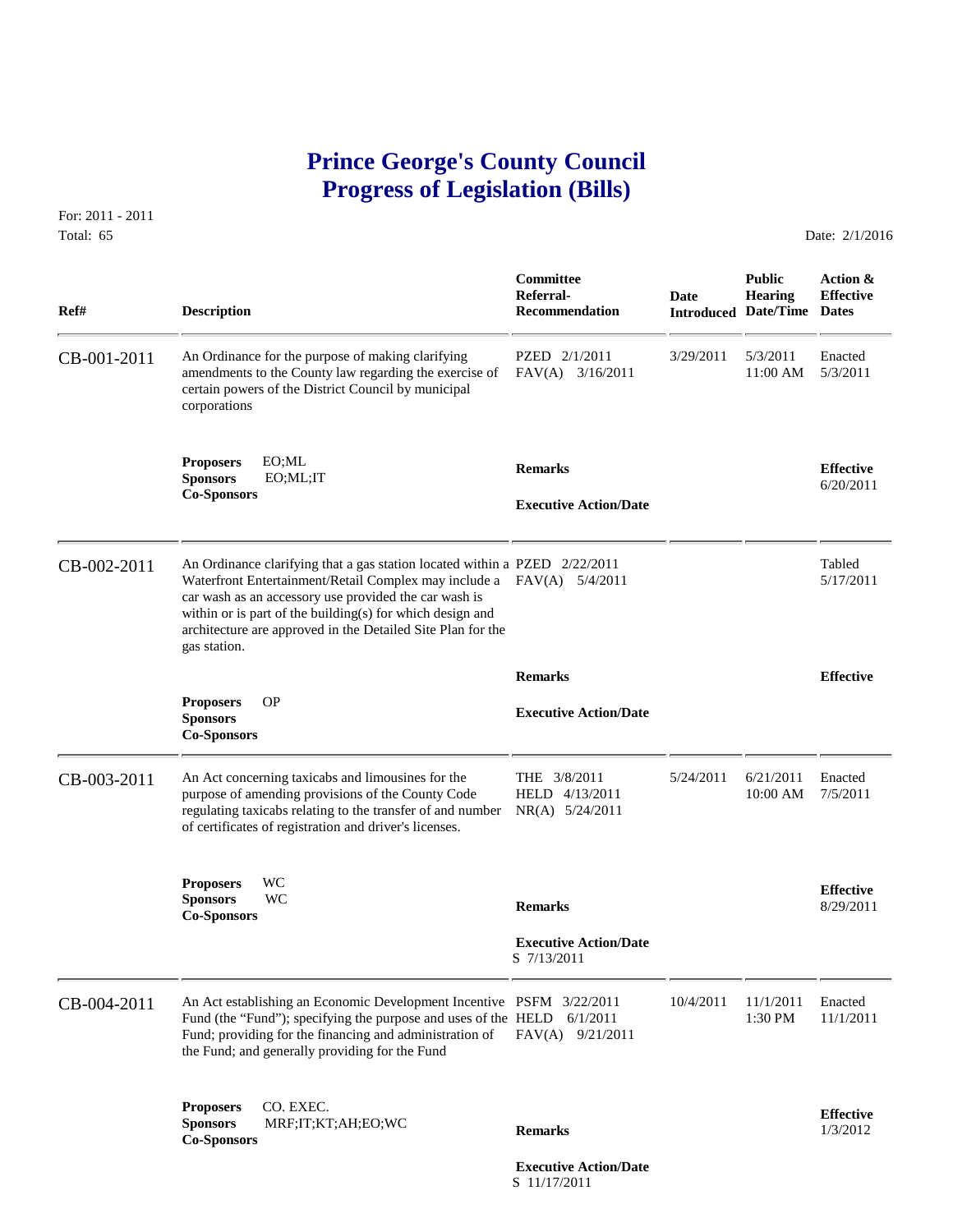**For: 2011-2011 Prince George's County Council** Page 2 of 15<br> **Prince George's County Council** Page 2 of 15<br> **Progress of Legislation (Bills)** Date: 2/1/2016 **Total: 65 Progress of Legislation (Bills)** 

| Ref#        | <b>Description</b>                                                                                                                                                                                                                                                                            | Committee<br>Referral-<br><b>Recommendation</b> | Date<br><b>Introduced</b> | <b>Public</b><br><b>Hearing</b><br>Date/Time | Action &<br><b>Effective</b><br><b>Dates</b> |
|-------------|-----------------------------------------------------------------------------------------------------------------------------------------------------------------------------------------------------------------------------------------------------------------------------------------------|-------------------------------------------------|---------------------------|----------------------------------------------|----------------------------------------------|
| CB-005-2011 | An Ordinance for the purpose of amending lot coverage<br>regulations in the Open Space Zone and Residential<br>Agriculture Zone under certain conditions.                                                                                                                                     | PZED 4/5/2011<br>6/1/2011<br>FAV                | 6/14/2011                 | 7/12/2011<br>10:00 AM                        | Enacted<br>7/12/2011                         |
|             | M-NCPPC<br><b>Proposers</b><br>IT<br><b>Sponsors</b><br><b>Co-Sponsors</b>                                                                                                                                                                                                                    | <b>Remarks</b><br><b>Executive Action/Date</b>  |                           |                                              | <b>Effective</b><br>8/29/2011                |
| CB-006-2011 | An Ordinance for the purpose of amending the definition PZED 4/5/2011<br>of Gross Floor Area in the Zoning Ordinance                                                                                                                                                                          | 6/1/2011<br><b>FAV</b>                          | 6/14/2011                 |                                              | Enacted<br>7/12/2011                         |
|             | M-NCPPC<br><b>Proposers</b><br><b>Sponsors</b><br>IT<br><b>Co-Sponsors</b>                                                                                                                                                                                                                    | <b>Remarks</b><br><b>Executive Action/Date</b>  |                           |                                              | <b>Effective</b><br>8/29/2011                |
| CB-007-2011 | An Ordinance concerning validity periods for Detailed<br>Site Plans and Specific Design Plans for the purpose of<br>temporarily extending the validity period of all approved<br>applications for Detailed Site Plans and Specific Design<br>Plans with a valid status as of January 1, 2011. | PZED 4/5/2011<br>$FAV(A)$ 6/1/2011              | 6/14/2011                 | 7/12/2011<br>10:00 AM                        | Enacted<br>7/12/2011                         |
|             | M-NCPPC<br><b>Proposers</b><br>IT;OP<br><b>Sponsors</b><br><b>Co-Sponsors</b>                                                                                                                                                                                                                 | <b>Remarks</b><br><b>Executive Action/Date</b>  |                           |                                              | <b>Effective</b><br>8/29/2011                |
| CB-008-2011 | A Subdivision bill concerning validity periods for<br>Preliminary Plans of Subdivision for the purpose of<br>temporarily extending the validity period of all approved<br>applications for Preliminary Plans of Subdivision with a<br>valid status as of January 1, 2011.                     | PZED 4/5/2011<br>HELD 6/1/2011<br>FAV 9/7/2011  | 9/20/2011                 | 11/8/2011<br>1:30 PM                         | Enacted<br>11/8/2011                         |
|             | M-NCPPC<br><b>Proposers</b><br><b>Sponsors</b><br>OP;KT;IT<br><b>Co-Sponsors</b>                                                                                                                                                                                                              | <b>Remarks</b><br><b>Executive Action/Date</b>  |                           |                                              | <b>Effective</b><br>11/28/2011               |
|             |                                                                                                                                                                                                                                                                                               | S 11/28/2011                                    |                           |                                              |                                              |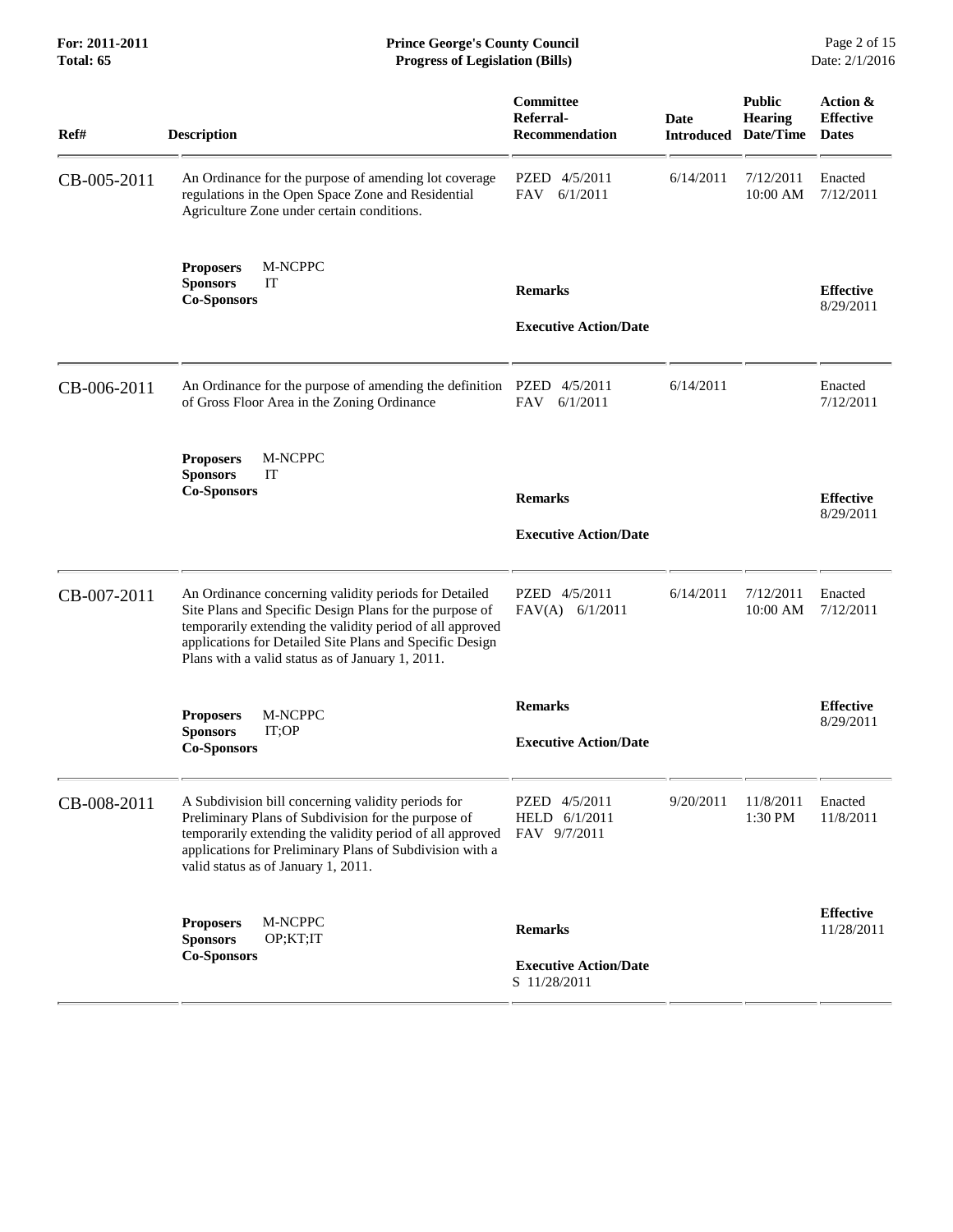| Ref#        | <b>Description</b>                                                                                                                                                                                                                                                                                                                                                                          | Committee<br>Referral-<br><b>Recommendation</b>                                                          | Date<br><b>Introduced</b> | <b>Public</b><br><b>Hearing</b><br>Date/Time | Action &<br><b>Effective</b><br><b>Dates</b>    |
|-------------|---------------------------------------------------------------------------------------------------------------------------------------------------------------------------------------------------------------------------------------------------------------------------------------------------------------------------------------------------------------------------------------------|----------------------------------------------------------------------------------------------------------|---------------------------|----------------------------------------------|-------------------------------------------------|
| CB-009-2011 | An Act approving the Collective Bargaining Agreement<br>between Prince George's County, Maryland and Council<br>67, American Federation of State, County and Municipal<br>Employees (AFSCME), AFL-CIO, and its affiliated<br>Locals 1170, 2462, 2735 and 3389, covering Fiscal Year<br>2011                                                                                                 | $C.0.W.$ $4/12/2011$<br>NR 4/19/2011                                                                     | 4/19/2011                 | 5/11/2011<br>6:00 PM                         | Rejected<br>5/17/2011                           |
|             | <b>Proposers</b><br>CO. EXEC.<br><b>Sponsors</b><br>AH;KT<br><b>Co-Sponsors</b>                                                                                                                                                                                                                                                                                                             | <b>Remarks</b><br>See also CR-31-2011<br><b>Executive Action/Date</b>                                    |                           |                                              | <b>Effective</b>                                |
| CB-010-2011 | An Act concerning Council 67, American Federation of<br>State, County and Municipal Employees, AFL-CIO Local NR 4/19/2011<br>241 (School Crossing Guards) Collective Bargaining<br>Agreement July 1, 2010 through June 30, 2011                                                                                                                                                             | $C.0.W.$ 4/12/2011                                                                                       | 4/19/2011                 | 5/11/2011<br>6:00 PM                         | Rejected<br>5/17/2011                           |
|             | <b>Proposers</b><br>CO. EXEC.<br><b>Sponsors</b><br>AH;KT<br><b>Co-Sponsors</b>                                                                                                                                                                                                                                                                                                             | <b>Remarks</b><br>See also CR-32-2011<br><b>Executive Action/Date</b>                                    |                           |                                              | <b>Effective</b>                                |
| CB-011-2011 | An Act amending the provisions for surety bond<br>reductions posted for certain road construction and the<br>payment of extension fees for road construction and storm<br>drain permits until April 15, 2012                                                                                                                                                                                | PSFM 4/19/2011<br>FAV 6/1/2011                                                                           | 6/14/2011                 |                                              | Enacted<br>7/12/2011                            |
|             | <b>Proposers</b><br>CO. EXEC.<br><b>Sponsors</b><br>IT;OP<br><b>Co-Sponsors</b>                                                                                                                                                                                                                                                                                                             | <b>Remarks</b><br>Retroactively effective to<br>4/16/2011<br><b>Executive Action/Date</b><br>S 7/21/2011 |                           |                                              | <b>Effective</b><br>9/6/2011                    |
| CB-012-2011 | An Act amending the Common Ownership Communities THE 4/19/2011<br>Program to assist governing bodies, owners, and residents FAV(A) 5/12/2011<br>of homeowners' associations, residential condominiums,<br>and cooperative housing corporations with education,<br>training, and dispute resolution and/or administrative<br>hearing procedures in matters relating to these<br>communities. |                                                                                                          | 5/17/2011                 | 6/14/2011<br>1:30 PM                         | Enacted<br>6/14/2011<br>V.O.Failed<br>7/12/2011 |
|             |                                                                                                                                                                                                                                                                                                                                                                                             | <b>Remarks</b>                                                                                           |                           |                                              |                                                 |
|             | IJ<br><b>Proposers</b><br><b>Sponsors</b><br>LJ;IT;ML;EO<br><b>Co-Sponsors</b>                                                                                                                                                                                                                                                                                                              | <b>Executive Action/Date</b><br>V 7/7/2011                                                               |                           |                                              | <b>Effective</b>                                |
| CB-013-2011 | An Ordinance amending the definition and regulations for PZED 4/19/2011<br>Residential Revitalization.                                                                                                                                                                                                                                                                                      | 5/19/2011<br>FAV                                                                                         | 6/7/2011                  | 7/19/2011<br>10:00 AM                        | Enacted<br>7/19/2011                            |
|             | <b>OP</b><br><b>Proposers</b><br><b>Sponsors</b><br><b>OP</b><br><b>Co-Sponsors</b>                                                                                                                                                                                                                                                                                                         | <b>Remarks</b>                                                                                           |                           |                                              | <b>Effective</b><br>9/6/2011                    |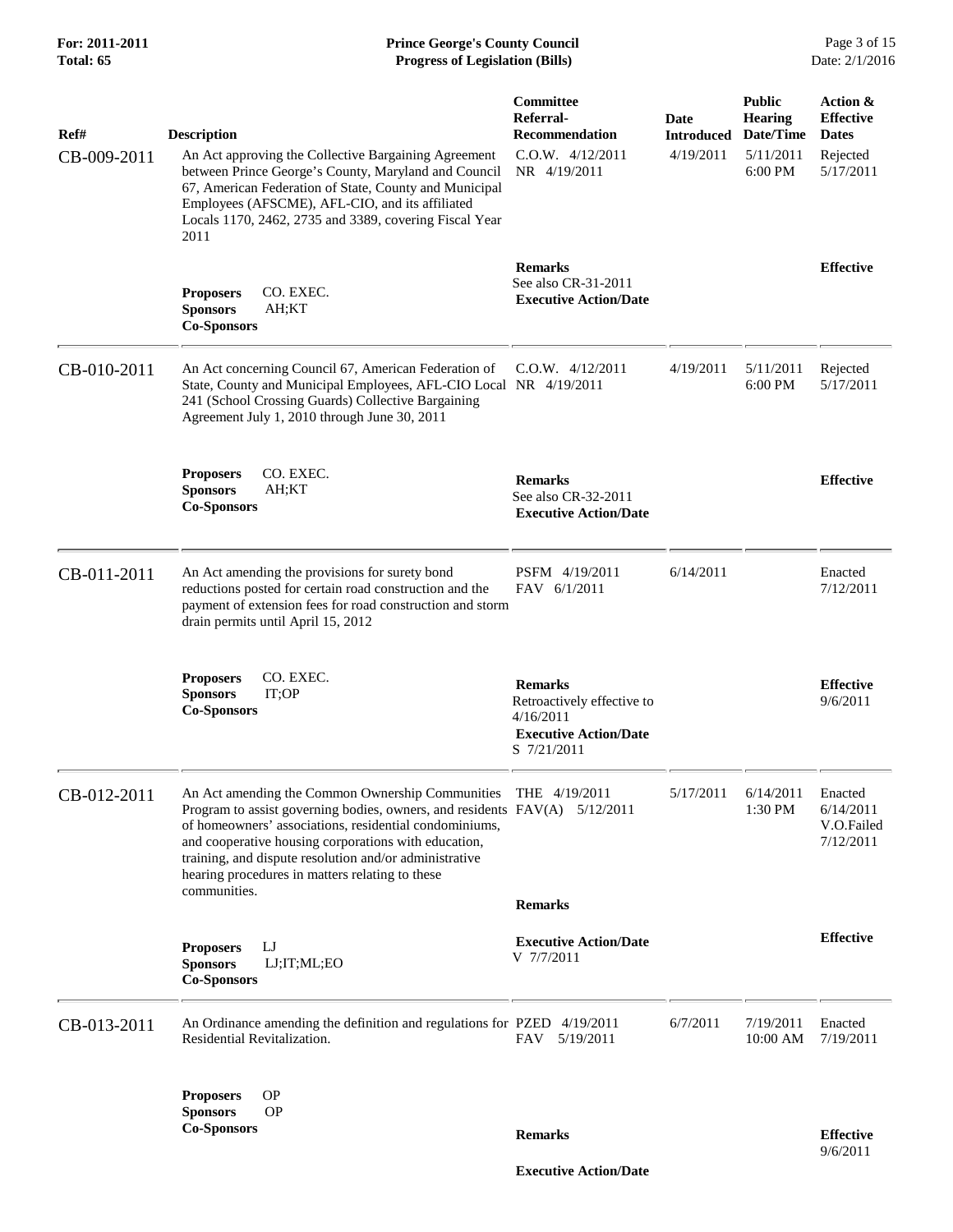| Ref#        | <b>Description</b>                                                                                                                                                                                                                                                                                                                                                                                                                                                                                                                                                                                                                                                                                                                                                                                                                                                                                                                                                                                                                      | Committee<br>Referral-<br><b>Recommendation</b>                                                                                                                                                                                                                 | Date<br><b>Introduced</b> | <b>Public</b><br><b>Hearing</b><br>Date/Time | Action &<br><b>Effective</b><br><b>Dates</b> |
|-------------|-----------------------------------------------------------------------------------------------------------------------------------------------------------------------------------------------------------------------------------------------------------------------------------------------------------------------------------------------------------------------------------------------------------------------------------------------------------------------------------------------------------------------------------------------------------------------------------------------------------------------------------------------------------------------------------------------------------------------------------------------------------------------------------------------------------------------------------------------------------------------------------------------------------------------------------------------------------------------------------------------------------------------------------------|-----------------------------------------------------------------------------------------------------------------------------------------------------------------------------------------------------------------------------------------------------------------|---------------------------|----------------------------------------------|----------------------------------------------|
| CB-014-2011 | An Ordinance allowing buildings or structures used by<br>Churches or Similar Places of Worship located in<br>residential zones to be eighty (80) feet in height, provided $FAV(A)$ 6/15/2011<br>that, for each one (1) foot increase in height, every yard is<br>increased by one (1) foot.                                                                                                                                                                                                                                                                                                                                                                                                                                                                                                                                                                                                                                                                                                                                             | PZED 5/3/2011<br>HELD<br>6/1/2011                                                                                                                                                                                                                               | 6/21/2011                 | 7/19/2011<br>10:00 AM                        | Enacted<br>7/19/2011                         |
|             | AH<br><b>Proposers</b><br>WC;OP<br><b>Sponsors</b><br><b>Co-Sponsors</b>                                                                                                                                                                                                                                                                                                                                                                                                                                                                                                                                                                                                                                                                                                                                                                                                                                                                                                                                                                | <b>Remarks</b>                                                                                                                                                                                                                                                  |                           |                                              | <b>Effective</b><br>9/6/2011                 |
|             |                                                                                                                                                                                                                                                                                                                                                                                                                                                                                                                                                                                                                                                                                                                                                                                                                                                                                                                                                                                                                                         | <b>Executive Action/Date</b>                                                                                                                                                                                                                                    |                           |                                              |                                              |
| CB-015-2011 | An Act establishing Subtitle 32, the Water Quality<br>Resources and Grading Code, concerning grading,<br>drainage and pollution control; erosion and sediment<br>control; stormwater management, and accessibility for the<br>disabled; and repealing certain provisions of Subtitle 4 to<br>be added to Subtitle 32                                                                                                                                                                                                                                                                                                                                                                                                                                                                                                                                                                                                                                                                                                                    | THE 5/17/2011<br>$FAV(A)$ 6/20/2011                                                                                                                                                                                                                             | 6/21/2011                 | 7/19/2011<br>10:00 AM                        | Enacted<br>7/19/2011                         |
|             |                                                                                                                                                                                                                                                                                                                                                                                                                                                                                                                                                                                                                                                                                                                                                                                                                                                                                                                                                                                                                                         | <b>Remarks</b>                                                                                                                                                                                                                                                  |                           |                                              | <b>Effective</b>                             |
|             | CO. EXEC.<br><b>Proposers</b><br><b>Sponsors</b><br>IT<br><b>Co-Sponsors</b>                                                                                                                                                                                                                                                                                                                                                                                                                                                                                                                                                                                                                                                                                                                                                                                                                                                                                                                                                            | <b>Executive Action/Date</b><br>S 7/21/2011                                                                                                                                                                                                                     |                           |                                              | 9/6/2011                                     |
| CB-016-2011 | An Act concerning contracts for the purpose of amending PSFM 5/17/2011<br>the Code to allow the use of Project Labor Agreements on HELD 6/1/2011<br>County construction projects in excess of \$1,000,000.                                                                                                                                                                                                                                                                                                                                                                                                                                                                                                                                                                                                                                                                                                                                                                                                                              | $FAV(A)$ 10/5/2011                                                                                                                                                                                                                                              | 10/18/2011                | 11/15/2011 Enacted<br>10:00 AM               | 11/15/2011                                   |
|             | KT<br><b>Proposers</b><br><b>Sponsors</b><br>KT;MRF;IT;EO;ML;OP<br><b>Co-Sponsors</b>                                                                                                                                                                                                                                                                                                                                                                                                                                                                                                                                                                                                                                                                                                                                                                                                                                                                                                                                                   | <b>Remarks</b>                                                                                                                                                                                                                                                  |                           |                                              | <b>Effective</b><br>1/23/2012                |
|             |                                                                                                                                                                                                                                                                                                                                                                                                                                                                                                                                                                                                                                                                                                                                                                                                                                                                                                                                                                                                                                         | <b>Executive Action/Date</b><br>S 12/7/2011                                                                                                                                                                                                                     |                           |                                              |                                              |
| CB-017-2011 | An Act concerning Economic Development and Local<br>Employment enhancing the County's economic<br>development by creating bidding preferences and<br>participation requirements for County-based businesses<br>and County-based small businesses on certain<br>procurement contracts for goods and services with the                                                                                                                                                                                                                                                                                                                                                                                                                                                                                                                                                                                                                                                                                                                    | PSFM 5/17/2011<br>FAV(A)<br>10/12/2011                                                                                                                                                                                                                          |                           | 10/18/2011 11/15/2011 Enacted<br>10:00 AM    | 11/15/2011                                   |
|             | County; establishing a First Source Hiring Program;<br>requiring "best efforts" for meeting a certain local hiring<br>percentage goal for positions on certain procurement<br>projects funded by the County, requiring submission of<br>quarterly audit reports, maintaining a first source registry,<br>providing for penalties and exemptions to the program;<br>authorizing the use of Community Benefit Agreements on $160(c)(1)(2)(3)(d)(e)(f)$ ,<br>County assisted developments that receive a public benefit 162, 163, 165, 166, 167,<br>of a value greater than \$3,000,000 with certain<br>exceptions; authorizing Labor Peace Agreements for<br>developments receiving a public benefit of a value greater $(a)(3)$ , $160(a)(b)$ ,<br>than \$1,000,000 with certain exceptions; giving priority<br>to County-based Minority Business Enterprises in all<br>Minority Business Enterprise goals for minority<br>contracting and purchasing; requiring subcontracting<br>plans for certain contracts and generally relating to | <b>Remarks</b><br>Secs. 10-283, 284, 185,<br>286, 10A-101, 161<br>effective $1/1/2013$ --Secs.<br>10A-136, 157, 158,<br>169, 170 effective<br>7/1/2013--Secs. 10A-159<br>$160(c)(4)$ , 164 effective<br>1/1/2014<br><b>Executive Action/Date</b><br>S 12/7/2011 |                           |                                              | <b>Effective</b><br>1/1/2013                 |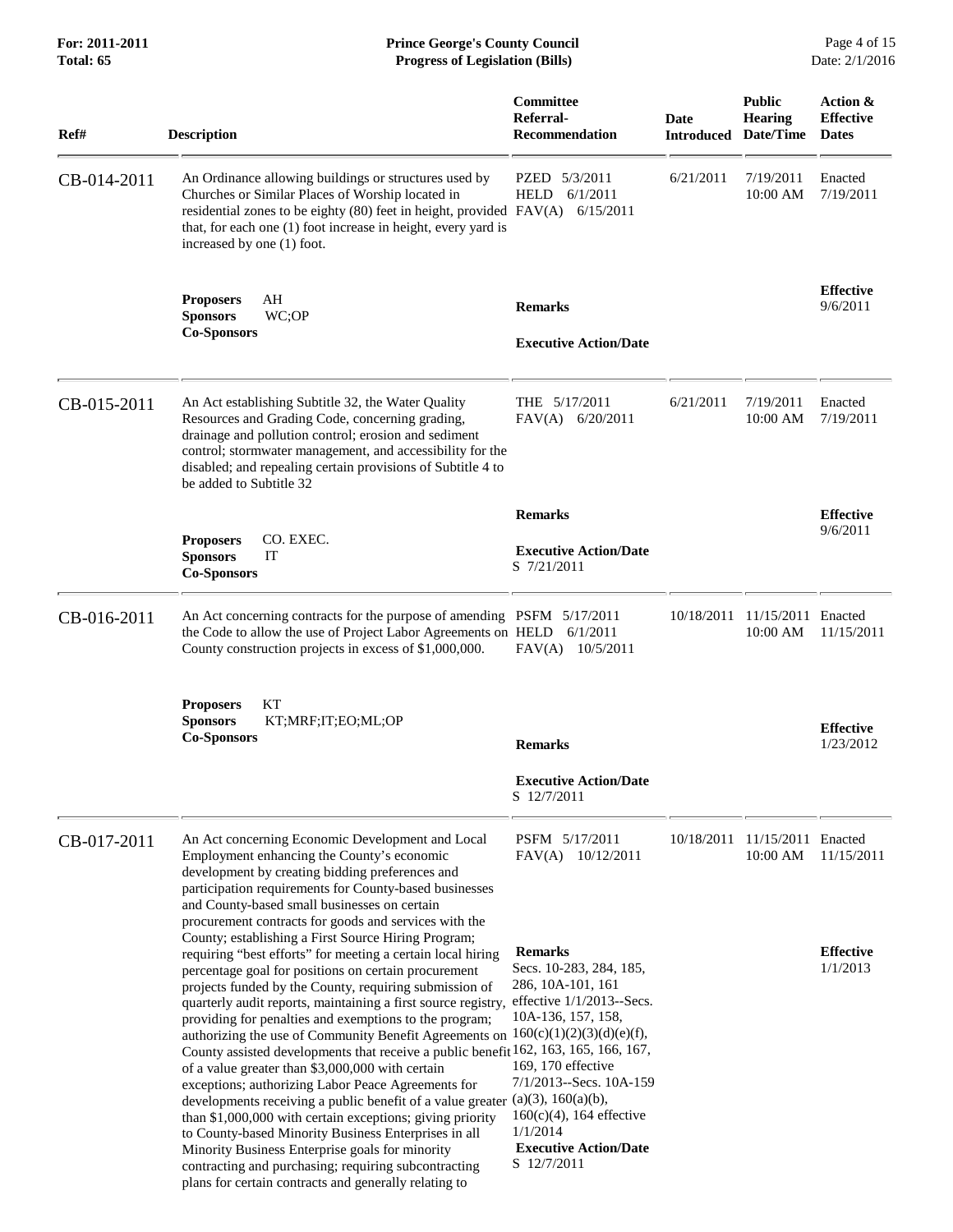| Ref#        | <b>Description</b><br>economic development in the County.                                                                                                                                                                                                                                                                                                                                                       | Committee<br>Referral-<br><b>Recommendation</b> | Date<br><b>Introduced</b> | <b>Public</b><br><b>Hearing</b><br>Date/Time | Action &<br><b>Effective</b><br><b>Dates</b> |
|-------------|-----------------------------------------------------------------------------------------------------------------------------------------------------------------------------------------------------------------------------------------------------------------------------------------------------------------------------------------------------------------------------------------------------------------|-------------------------------------------------|---------------------------|----------------------------------------------|----------------------------------------------|
|             | MRF;AH<br><b>Proposers</b><br><b>Sponsors</b><br>MRF;AH;IT;OP;EO;ML<br><b>Co-Sponsors</b>                                                                                                                                                                                                                                                                                                                       |                                                 |                           |                                              |                                              |
| CB-018-2011 | An Emergency Act of amending County regulations<br>concerning dance hall premises, owners, lessors,<br>operators, managers, promoters and patrons, establishing<br>license requirements, setting penalties for violators,<br>declaring specific legislative intent to establish reasonable<br>and uniform laws to reduce the number of violent crimes<br>that occur as a result of events at dance halls and to | PSFM 5/17/2011<br>FAV(A) 6/15/2011              | 6/21/2011                 | 7/19/2011<br>10:00 AM                        | Enacted<br>7/19/2011                         |
|             | promote the health, safety, and welfare of the citizens and Remarks<br>residents of Prince George's County and declaring that a<br>public emergency exists affecting the public health, safety, Executive Action/Date<br>and welfare.                                                                                                                                                                           | S 7/21/2011                                     |                           |                                              | <b>Effective</b><br>7/21/2011                |
|             | KT<br><b>Proposers</b><br><b>Sponsors</b><br>KT;MRF;OP;IT;LJ;ML;WC;EO<br><b>Co-Sponsors</b>                                                                                                                                                                                                                                                                                                                     |                                                 |                           |                                              |                                              |
| CB-019-2011 | An Act requiring for the County to develop and operate a PSFM 5/17/2011<br>website that includes information for certain County<br>expenditures, providing guidelines for public access to the<br>information on the website and generally relating to<br>governing public access to information about County<br>payments.                                                                                      | FAV(A) 9/21/2011                                | 10/4/2011                 | 11/1/2011<br>1:30 PM                         | Enacted<br>11/1/2011                         |
|             |                                                                                                                                                                                                                                                                                                                                                                                                                 | <b>Remarks</b>                                  |                           |                                              | <b>Effective</b>                             |
|             | IT;MRF<br><b>Proposers</b><br><b>Sponsors</b><br>IT;MRF;OP;EO;ML<br><b>Co-Sponsors</b>                                                                                                                                                                                                                                                                                                                          | <b>Executive Action/Date</b><br>S 11/17/2011    |                           |                                              | 1/3/2012                                     |
| CB-020-2011 | An Act concerning multifamily housing insurance for the THE 5/17/2011<br>purpose of requiring minimum liability insurance on<br>certain multifamily buildings in Prince George's County.                                                                                                                                                                                                                        |                                                 |                           |                                              |                                              |
|             | IT<br><b>Proposers</b><br><b>Sponsors</b><br><b>Co-Sponsors</b>                                                                                                                                                                                                                                                                                                                                                 | <b>Remarks</b><br><b>Executive Action/Date</b>  |                           |                                              | <b>Effective</b>                             |
| CB-021-2011 | An Act authorizing the Director of Environmental<br>Resources to administer and enforce the County's noise<br>control program, adopting by reference certain provisions<br>of the Maryland Department of Environment Noise<br>Regulations, providing a standard of measurement of<br>permissible noise levels in a residential area under certain                                                               | THE $5/17/2011$<br>FAV(A) 10/13/2011            |                           | 10/18/2011 11/15/2011 Enacted<br>10:00 AM    | 11/15/2011                                   |
|             | conditions, and providing civil penalties for violations of<br>this section.                                                                                                                                                                                                                                                                                                                                    | <b>Remarks</b>                                  |                           |                                              | <b>Effective</b>                             |
|             | EO;IT;KT<br><b>Proposers</b><br><b>Sponsors</b><br>EO;IT;KT;MRF;OP;LJ;ML;WC<br><b>Co-Sponsors</b>                                                                                                                                                                                                                                                                                                               | <b>Executive Action/Date</b><br>S 12/7/2011     |                           |                                              | 1/23/2012                                    |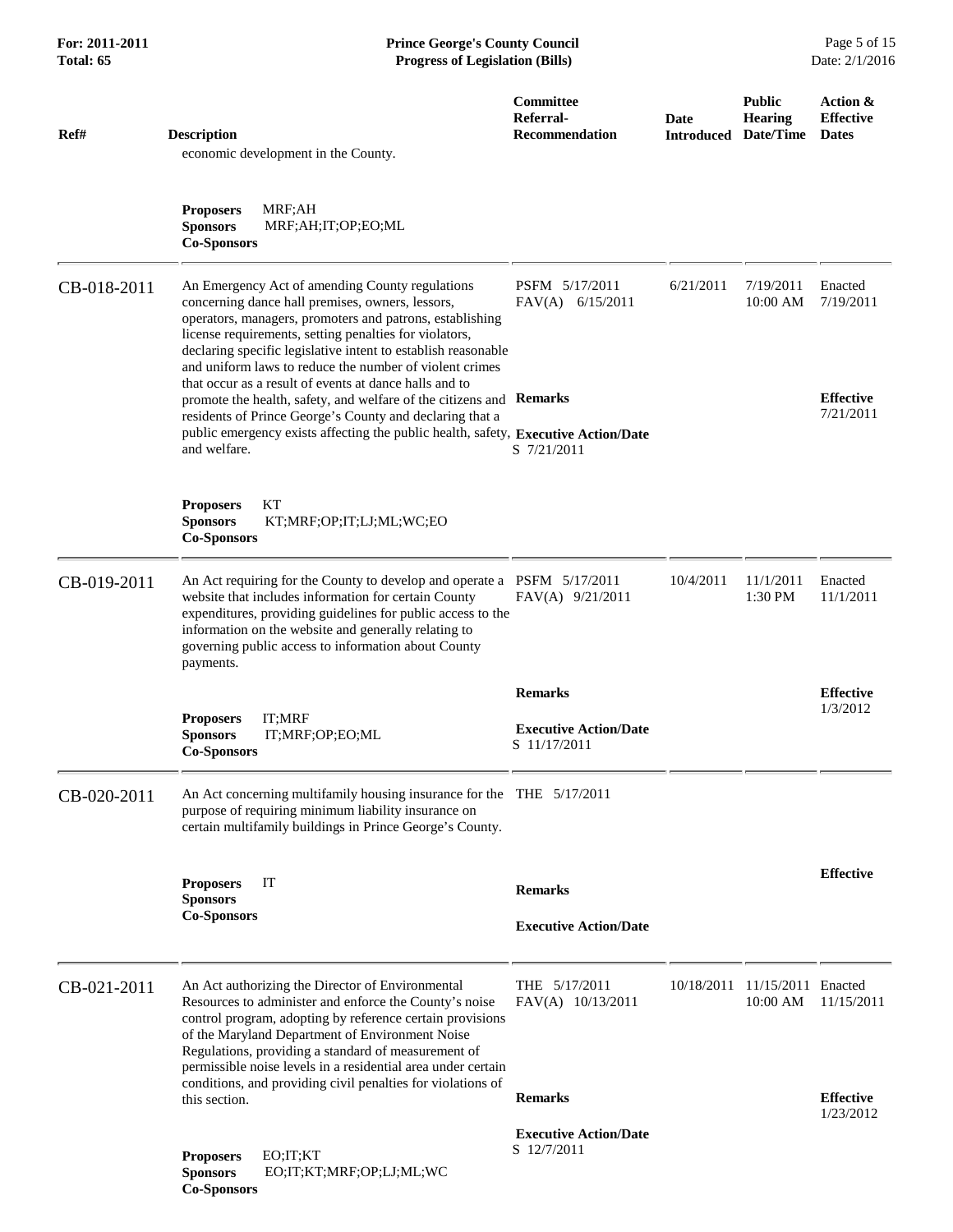| For: 2011-2011<br><b>Total: 65</b> | <b>Prince George's County Council</b><br><b>Progress of Legislation (Bills)</b><br>Date: 2/1/2016                                                                                                                                                                                                                         |                                                                                                                       |                                     |                                 |                                              |
|------------------------------------|---------------------------------------------------------------------------------------------------------------------------------------------------------------------------------------------------------------------------------------------------------------------------------------------------------------------------|-----------------------------------------------------------------------------------------------------------------------|-------------------------------------|---------------------------------|----------------------------------------------|
| Ref#                               | <b>Description</b>                                                                                                                                                                                                                                                                                                        | <b>Committee</b><br>Referral-<br>Recommendation                                                                       | Date<br><b>Introduced Date/Time</b> | <b>Public</b><br><b>Hearing</b> | Action &<br><b>Effective</b><br><b>Dates</b> |
| CB-022-2011                        | An Ordinance clarifying that a gas station located within a<br>Waterfront Entertainment/Retail Complex may include a<br>car wash as an accessory use provided the car wash is<br>within or is part of the building(s) for which design and<br>architecture are approved in the Detailed Site Plan for the<br>gas station. | <b>Remarks</b><br>As permitted by the Rules<br>and because this Bill has                                              | 5/17/2011                           | 7/5/2011<br>10:00 AM            | Enacted<br>7/5/2011<br><b>Effective</b>      |
|                                    | <b>OP</b><br><b>Proposers</b><br><b>Sponsors</b><br>OP;MRF<br><b>Co-Sponsors</b>                                                                                                                                                                                                                                          | already been through<br>Committee as CB-2-2011,<br>no committee referral was<br>made.<br><b>Executive Action/Date</b> |                                     |                                 | 8/22/2011                                    |
| CB-023-2011                        | An Act approving the Prince George's County portion of<br>the Maryland-National Capital Park and Planning<br>Commission budget and making appropriations and<br>levying certain taxes for FY 2012-13 for the M-NCPPC                                                                                                      |                                                                                                                       | 5/26/2011                           |                                 | Enacted<br>5/26/2011                         |
|                                    |                                                                                                                                                                                                                                                                                                                           | <b>Remarks</b>                                                                                                        |                                     |                                 |                                              |
|                                    | IT<br><b>Proposers</b><br>IT;WC<br><b>Sponsors</b><br><b>Co-Sponsors</b>                                                                                                                                                                                                                                                  | <b>Executive Action/Date</b><br>S 6/10/2011                                                                           |                                     |                                 | <b>Effective</b><br>7/1/2011                 |
| CB-024-2011                        | An Act concerning FY 2011-2012 Current Expense and<br><b>Capital Budgets</b>                                                                                                                                                                                                                                              |                                                                                                                       | 5/26/2011                           |                                 | Enacted<br>5/26/2011                         |
|                                    | IT<br><b>Proposers</b><br><b>Sponsors</b><br>IT;WC;MRF<br><b>Co-Sponsors</b>                                                                                                                                                                                                                                              | <b>Remarks</b><br><b>Executive Action/Date</b><br>S 6/10/2011                                                         |                                     |                                 | <b>Effective</b><br>7/1/2011                 |
| CB-025-2011                        | An Ordinance amending the requirements for Detailed<br>Site Plans concerning the adequacy of public facilities.                                                                                                                                                                                                           | PZED 6/14/2011                                                                                                        |                                     |                                 |                                              |
|                                    | <b>Proposers</b><br>MRF<br><b>Sponsors</b><br><b>Co-Sponsors</b>                                                                                                                                                                                                                                                          | <b>Remarks</b><br><b>Executive Action/Date</b>                                                                        |                                     |                                 | <b>Effective</b>                             |
|                                    |                                                                                                                                                                                                                                                                                                                           |                                                                                                                       |                                     |                                 |                                              |
| CB-026-2011                        | A Subdivision Bill amending the adequate public safety<br>facilities test.                                                                                                                                                                                                                                                | PZED 6/14/2011                                                                                                        |                                     |                                 |                                              |
|                                    | <b>MRF</b><br><b>Proposers</b><br><b>Sponsors</b><br><b>Co-Sponsors</b>                                                                                                                                                                                                                                                   | <b>Remarks</b>                                                                                                        |                                     |                                 | <b>Effective</b>                             |
|                                    |                                                                                                                                                                                                                                                                                                                           | <b>Executive Action/Date</b>                                                                                          |                                     |                                 |                                              |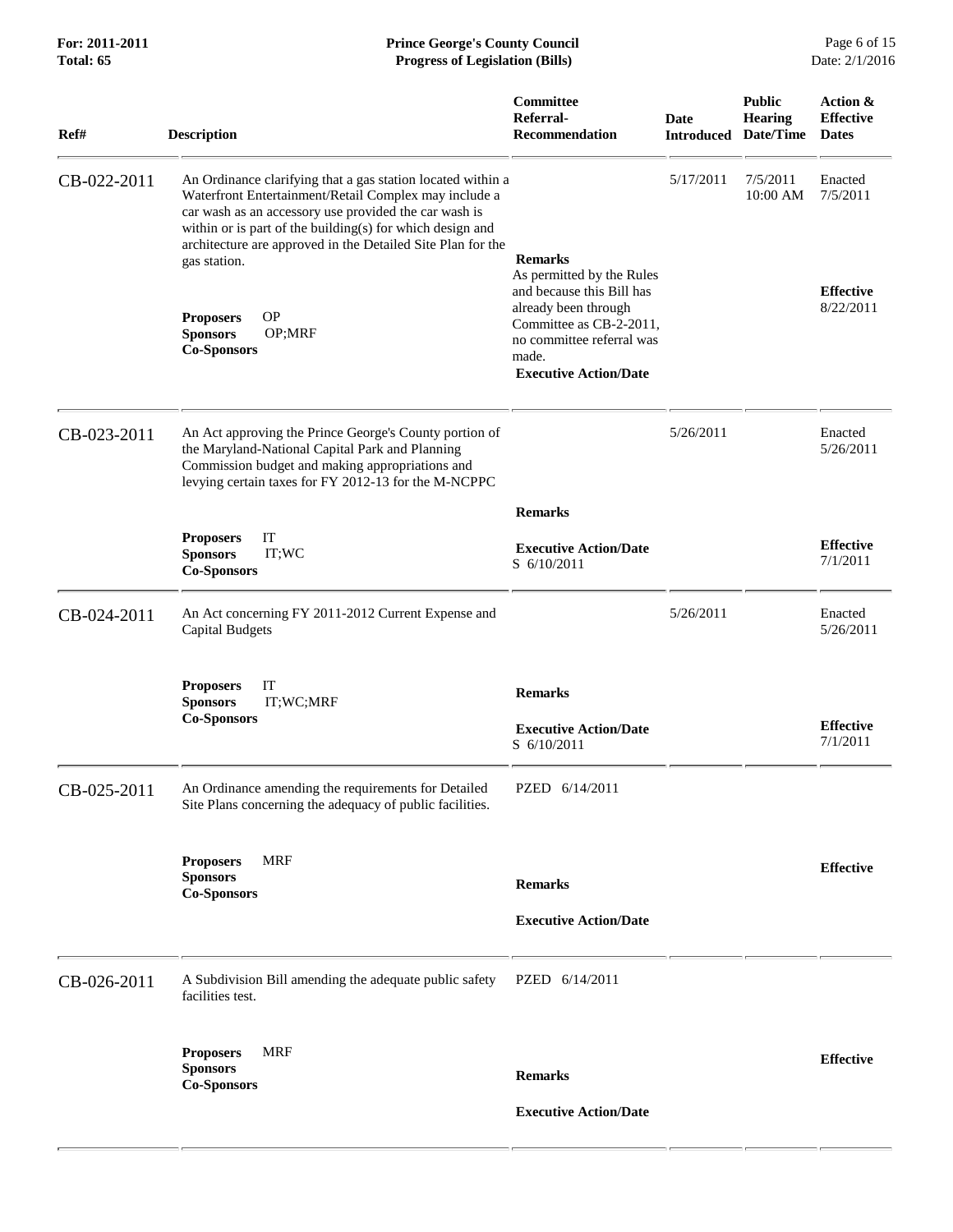## **For: 2011-2011 Prince George's County Council** Page 7 of 15<br> **Prince George's County Council** Page 7 of 15<br> **Progress of Legislation (Bills)** Date: 2/1/2016 **Total: 65 Progress of Legislation (Bills)**

| Ref#<br>CB-027-2011 | <b>Description</b><br>An Act concerning Supplementary Appropriations for the C.O.W. 6/21/2011<br>purpose of declaring additional revenue and appropriating FAV 6/21/2011<br>to the General Fund Outside Sources to provide funds for<br>costs that were not anticipated in the Approved Fiscal<br>Year 2011 Budget.                                                                | Committee<br>Referral-<br><b>Recommendation</b>                                                         | Date<br><b>Introduced</b><br>6/21/2011 | <b>Public</b><br><b>Hearing</b><br>Date/Time<br>7/19/2011<br>10:00 AM | Action &<br><b>Effective</b><br><b>Dates</b><br>Enacted<br>7/19/2011 |
|---------------------|------------------------------------------------------------------------------------------------------------------------------------------------------------------------------------------------------------------------------------------------------------------------------------------------------------------------------------------------------------------------------------|---------------------------------------------------------------------------------------------------------|----------------------------------------|-----------------------------------------------------------------------|----------------------------------------------------------------------|
|                     | CO. EXEC.<br><b>Proposers</b><br><b>Sponsors</b><br>IT<br><b>Co-Sponsors</b>                                                                                                                                                                                                                                                                                                       | <b>Remarks</b><br>Retroactive provisions<br><b>Executive Action/Date</b><br>S 7/21/2011                 |                                        |                                                                       | <b>Effective</b><br>9/6/2011                                         |
| CB-028-2011         | An Act increasing the County recordation tax rate to Two C.O.W. 6/21/2011<br>Dollars and Fifty Cents (\$2.50) for each Five Hundred<br>Dollars (\$500.00) on all instruments of writing subject to<br>the tax                                                                                                                                                                      | FAV 6/21/2011                                                                                           | 6/21/2011                              | 7/19/2011<br>10:00 AM                                                 | Enacted<br>7/19/2011                                                 |
|                     | <b>Proposers</b><br>CO. EXEC.<br>IT<br><b>Sponsors</b><br><b>Co-Sponsors</b>                                                                                                                                                                                                                                                                                                       | <b>Remarks</b><br>Retroactively effective to<br>7/1/2011<br><b>Executive Action/Date</b><br>S 7/21/2011 |                                        |                                                                       | <b>Effective</b><br>9/6/2011                                         |
| CB-029-2011         | An Ordinance for the purpose of requiring the Planning<br>Board to refer Detailed Site Plan and Specific Design<br>Plan applications to the Prince George's County Police<br>Department to ensure implementation of the principles of<br>Crime Prevention Through Environmental Design<br>(CPTED), and establishing referral requirements for<br>Specific Design Plan applications | PZED 7/12/2011<br>9/7/2011<br>HELD<br>$FAV(A)$ 9/21/2011                                                | 10/4/2011                              | 11/15/2011 Enacted<br>10:00 AM                                        | 11/15/2011                                                           |
|                     |                                                                                                                                                                                                                                                                                                                                                                                    | <b>Remarks</b>                                                                                          |                                        |                                                                       | <b>Effective</b><br>1/3/2012                                         |
|                     | <b>MRF</b><br><b>Proposers</b><br><b>Sponsors</b><br>MRF;ML;OP;KT<br><b>Co-Sponsors</b>                                                                                                                                                                                                                                                                                            | <b>Executive Action/Date</b>                                                                            |                                        |                                                                       |                                                                      |
| CB-030-2011         | A Subdivision Bill amending certain definitions, revising PZED 7/19/2011<br>certain regulations, and clarifying grandfather provisions FAV<br>concerning environmental features in the Subdivision<br>Ordinance.                                                                                                                                                                   | 9/7/2011                                                                                                | 10/4/2011                              | 11/15/2011 Enacted<br>10:00 AM                                        | 11/15/2011                                                           |
|                     | M-NCPPC<br><b>Proposers</b>                                                                                                                                                                                                                                                                                                                                                        | <b>Remarks</b>                                                                                          |                                        |                                                                       | <b>Effective</b>                                                     |
|                     | <b>Sponsors</b><br>IT<br><b>Co-Sponsors</b>                                                                                                                                                                                                                                                                                                                                        | <b>Executive Action/Date</b>                                                                            |                                        |                                                                       | 2/1/2012                                                             |
|                     |                                                                                                                                                                                                                                                                                                                                                                                    | S 12/7/2011                                                                                             |                                        |                                                                       |                                                                      |
| CB-031-2011         | An Act concerning Building Requirements - Grading/Site THE 7/19/2011<br>Development Plans - Stormwater Concept Plans for the<br>purpose of making clarifying amendments as to<br>submission requirements for grading and/or combined<br>grading and building permit applications and stormwater                                                                                    |                                                                                                         |                                        |                                                                       | <b>Effective</b>                                                     |
|                     | concept plans.                                                                                                                                                                                                                                                                                                                                                                     | <b>Remarks</b>                                                                                          |                                        |                                                                       |                                                                      |
|                     | <b>Proposers</b><br>M-NCPPC<br><b>Sponsors</b><br><b>Co-Sponsors</b>                                                                                                                                                                                                                                                                                                               | <b>Executive Action/Date</b>                                                                            |                                        |                                                                       |                                                                      |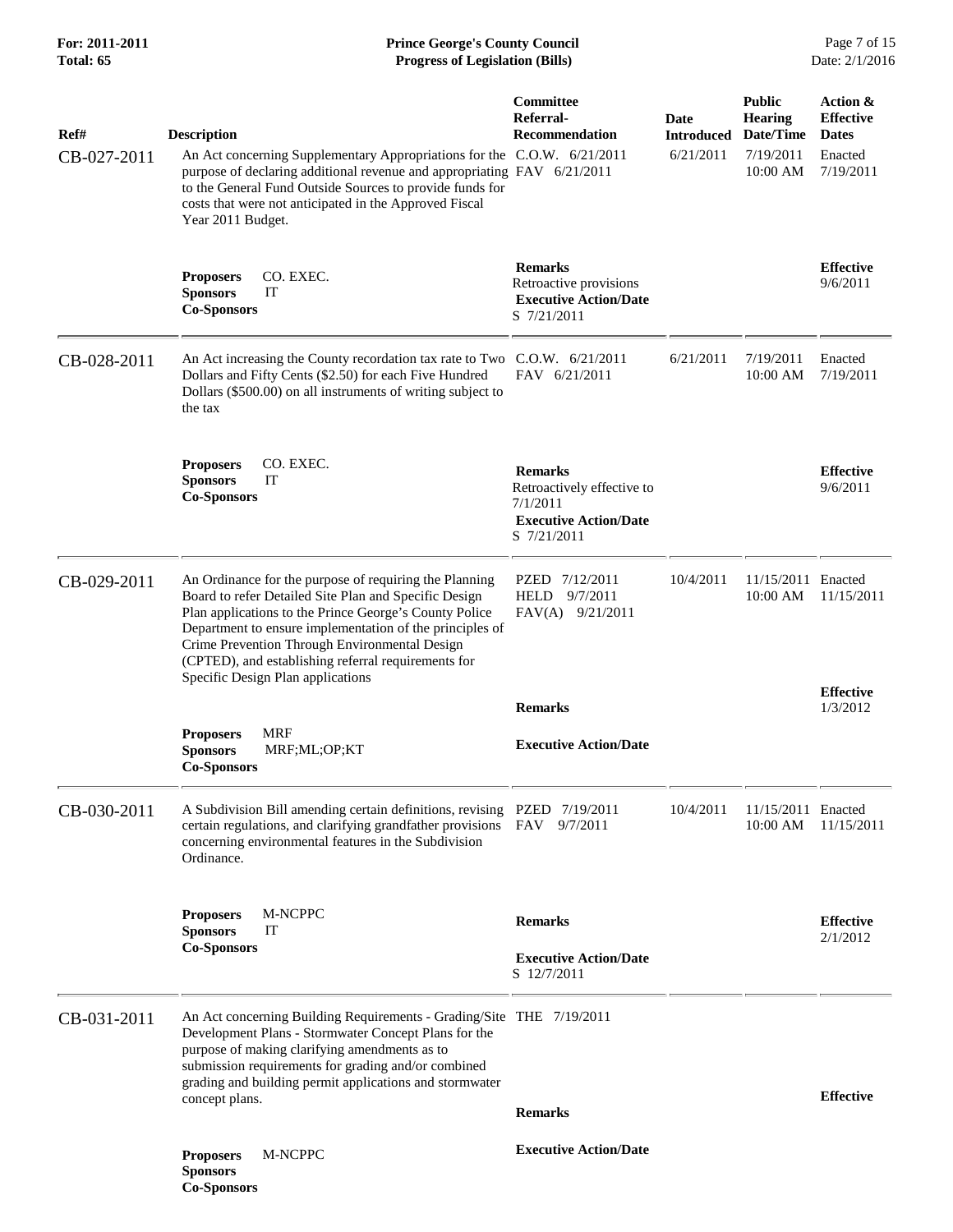| Ref#        | <b>Description</b>                                                                                                                                                                                                                                                                                                                            | Committee<br>Referral-<br>Recommendation                        | Date<br><b>Introduced</b> | <b>Public</b><br><b>Hearing</b><br>Date/Time | Action &<br><b>Effective</b><br><b>Dates</b> |
|-------------|-----------------------------------------------------------------------------------------------------------------------------------------------------------------------------------------------------------------------------------------------------------------------------------------------------------------------------------------------|-----------------------------------------------------------------|---------------------------|----------------------------------------------|----------------------------------------------|
| CB-032-2011 | An Act for the purpose of adding or amending certain<br>definitions and otherwise clarifying applicability and<br>certain regulatory requirements of the Woodland and<br>Wildlife Habitat Conservation Ordinance.                                                                                                                             | THE 7/19/2011<br>$FAV(A)$ 9/22/2011                             | 10/4/2011                 | 11/15/2011 Enacted<br>10:00 AM               | 11/15/2011                                   |
|             | M-NCPPC<br><b>Proposers</b><br><b>Sponsors</b><br>МL<br><b>Co-Sponsors</b>                                                                                                                                                                                                                                                                    | <b>Remarks</b><br><b>Executive Action/Date</b><br>S 12/7/2011   |                           |                                              | <b>Effective</b><br>2/1/2012                 |
| CB-033-2011 | An Act for the purpose of clarifying applicability<br>requirements, amending regulations, providing certain<br>exemptions, and codifying waiver procedures from<br>requirements of the Tree Canopy Ordinance.                                                                                                                                 | THE 7/19/2011<br>HELD 9/23/2011<br>FAV(A) 10/13/2011            | 10/18/2011                | 11/15/2011 Enacted<br>10:00 AM               | 11/15/2011                                   |
|             | <b>Proposers</b><br>M-NCPPC<br><b>Sponsors</b><br>IT<br><b>Co-Sponsors</b>                                                                                                                                                                                                                                                                    | <b>Remarks</b><br><b>Executive Action/Date</b><br>S 12/7/2011   |                           |                                              | <b>Effective</b><br>2/1/2012                 |
| CB-034-2011 | An Ordinance for the purpose of clarifying the definition<br>of Natural Resource Inventory, amending environmental<br>submission requirements and required findings<br>concerning applications for certain zoning map<br>amendments, permits, conceptual site plans, detailed site<br>plans, and clarifying applicability requirements in the | PZED 7/19/2011<br><b>HELD</b><br>9/7/2011<br>$FAV(A)$ 9/21/2011 | 10/4/2011                 | 11/15/2011 Enacted<br>10:00 AM               | 11/15/2011                                   |
|             | Zoning Ordinance.                                                                                                                                                                                                                                                                                                                             | <b>Remarks</b>                                                  |                           |                                              | <b>Effective</b><br>2/1/2012                 |
|             | M-NCPPC<br><b>Proposers</b><br>IT<br><b>Sponsors</b><br><b>Co-Sponsors</b>                                                                                                                                                                                                                                                                    | <b>Executive Action/Date</b>                                    |                           |                                              |                                              |
| CB-035-2011 | An Ordinance for the purpose of clarifying Sectional Map PZED 7/19/2011<br>Amendment procedures for Sector Plans and amending<br>certain definitions.                                                                                                                                                                                         | <b>FAV</b><br>9/7/2011                                          | 9/20/2011                 | 11/8/2011<br>1:30 PM                         | Enacted<br>11/8/2011                         |
|             | M-NCPPC<br><b>Proposers</b><br>OP;IT<br><b>Sponsors</b><br><b>Co-Sponsors</b>                                                                                                                                                                                                                                                                 | <b>Remarks</b><br><b>Executive Action/Date</b>                  |                           |                                              | <b>Effective</b><br>12/27/2011               |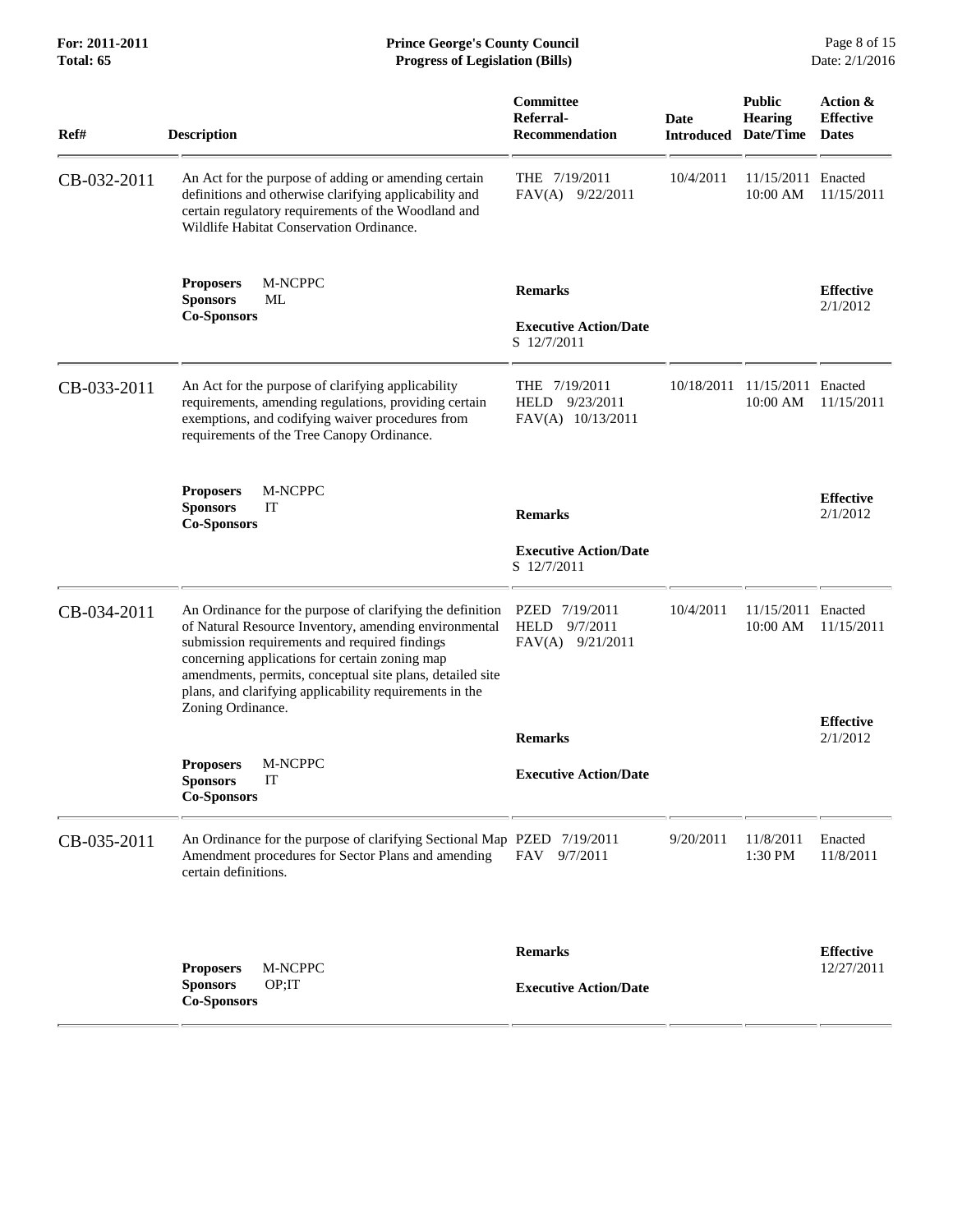## **For: 2011-2011 Prince George's County Council** Page 9 of 15<br> **Prince George's County Council** Page 9 of 15<br> **Progress of Legislation (Bills)** Date: 2/1/2016 **Total: 65 Progress of Legislation (Bills)**

| Ref#        | <b>Description</b>                                                                                                                                                                                                                                                                                                                                                                 | Committee<br>Referral-<br><b>Recommendation</b> | Date<br><b>Introduced</b> | <b>Public</b><br><b>Hearing</b><br>Date/Time | Action &<br><b>Effective</b><br><b>Dates</b> |
|-------------|------------------------------------------------------------------------------------------------------------------------------------------------------------------------------------------------------------------------------------------------------------------------------------------------------------------------------------------------------------------------------------|-------------------------------------------------|---------------------------|----------------------------------------------|----------------------------------------------|
| CB-036-2011 | An Act concerning Administration for the purpose of<br>requiring an audit of the accounts maintained by the<br>County Executive and County Council Members upon the<br>death, resignation, removal or expiration of the term of<br>the County Executive or a County Council Member.                                                                                                | $C.0.W.$ $9/13/2011$<br>HELD 10/4/2011          | 10/11/2011                | 11/8/2011<br>1:30 PM                         | Enacted<br>11/8/2011                         |
|             | <b>Proposers</b><br>EO;IT                                                                                                                                                                                                                                                                                                                                                          | <b>Remarks</b>                                  |                           |                                              | <b>Effective</b>                             |
|             | <b>Sponsors</b><br>EO;IT;ML;MRF<br><b>Co-Sponsors</b>                                                                                                                                                                                                                                                                                                                              | <b>Executive Action/Date</b><br>S 11/28/2011    |                           |                                              | 1/13/2012                                    |
| CB-037-2011 | An Ordinance removing the nonconforming use<br>certification for an existing multifamily dwelling<br>constructed under prior zoning ordinance regulations                                                                                                                                                                                                                          | PZED 9/13/2011                                  |                           |                                              |                                              |
|             | M-NCPPC<br><b>Proposers</b><br><b>Sponsors</b>                                                                                                                                                                                                                                                                                                                                     | <b>Remarks</b>                                  |                           |                                              | <b>Effective</b>                             |
|             | <b>Co-Sponsors</b>                                                                                                                                                                                                                                                                                                                                                                 | <b>Executive Action/Date</b>                    |                           |                                              |                                              |
| CB-038-2011 | An Act making amendments to certain towing operations<br>in the County; and generally relating to towing<br>regulations.                                                                                                                                                                                                                                                           | THE $9/13/2011$<br>HELD 9/23/2011               |                           |                                              |                                              |
|             | WC<br><b>Proposers</b><br><b>Sponsors</b>                                                                                                                                                                                                                                                                                                                                          |                                                 |                           |                                              | <b>Effective</b>                             |
|             | <b>Co-Sponsors</b>                                                                                                                                                                                                                                                                                                                                                                 | <b>Remarks</b>                                  |                           |                                              |                                              |
|             |                                                                                                                                                                                                                                                                                                                                                                                    | <b>Executive Action/Date</b>                    |                           |                                              |                                              |
| CB-039-2011 | An Act making amendments to certain parking<br>restrictions, violations and fines in the County; and<br>generally relating to parking regulations.                                                                                                                                                                                                                                 | THE 9/13/2011<br>FAV(A) 9/22/2011               | 10/4/2011                 | 11/15/2011 Enacted<br>10:00 AM               | 11/8/2011                                    |
|             | WC<br><b>Proposers</b><br>WC;MRF;OP;ML<br><b>Sponsors</b><br><b>Co-Sponsors</b>                                                                                                                                                                                                                                                                                                    | <b>Remarks</b>                                  |                           |                                              | <b>Effective</b><br>1/13/2012                |
|             |                                                                                                                                                                                                                                                                                                                                                                                    | <b>Executive Action/Date</b><br>S 11/28/2011    |                           |                                              |                                              |
| CB-040-2011 | An Act concerning residential parking permit areas for the THE 9/13/2011<br>purpose of providing for residents approval of a<br>designated parking permit area; providing for ineligibility FAV(A)<br>within a designated parking permit area; providing for<br>exemptions within a designated parking permit area;<br>providing for the issuance of permits; requiring the Prince | HELD 9/23/2011<br>10/13/2011                    |                           | 10/18/2011 11/15/2011 Enacted<br>10:00 AM    | 11/15/2011                                   |
|             | George's Revenue Authority to promulgate regulations<br>for the administration of parking permit areas; and<br>generally relating to parking permit areas.                                                                                                                                                                                                                         | <b>Remarks</b>                                  |                           |                                              | <b>Effective</b><br>1/23/2012                |
|             | WC<br><b>Proposers</b><br><b>Sponsors</b><br>WC;IT;KT;MRF;OP;EO;ML<br><b>Co-Sponsors</b>                                                                                                                                                                                                                                                                                           | <b>Executive Action/Date</b><br>S 12/7/2011     |                           |                                              |                                              |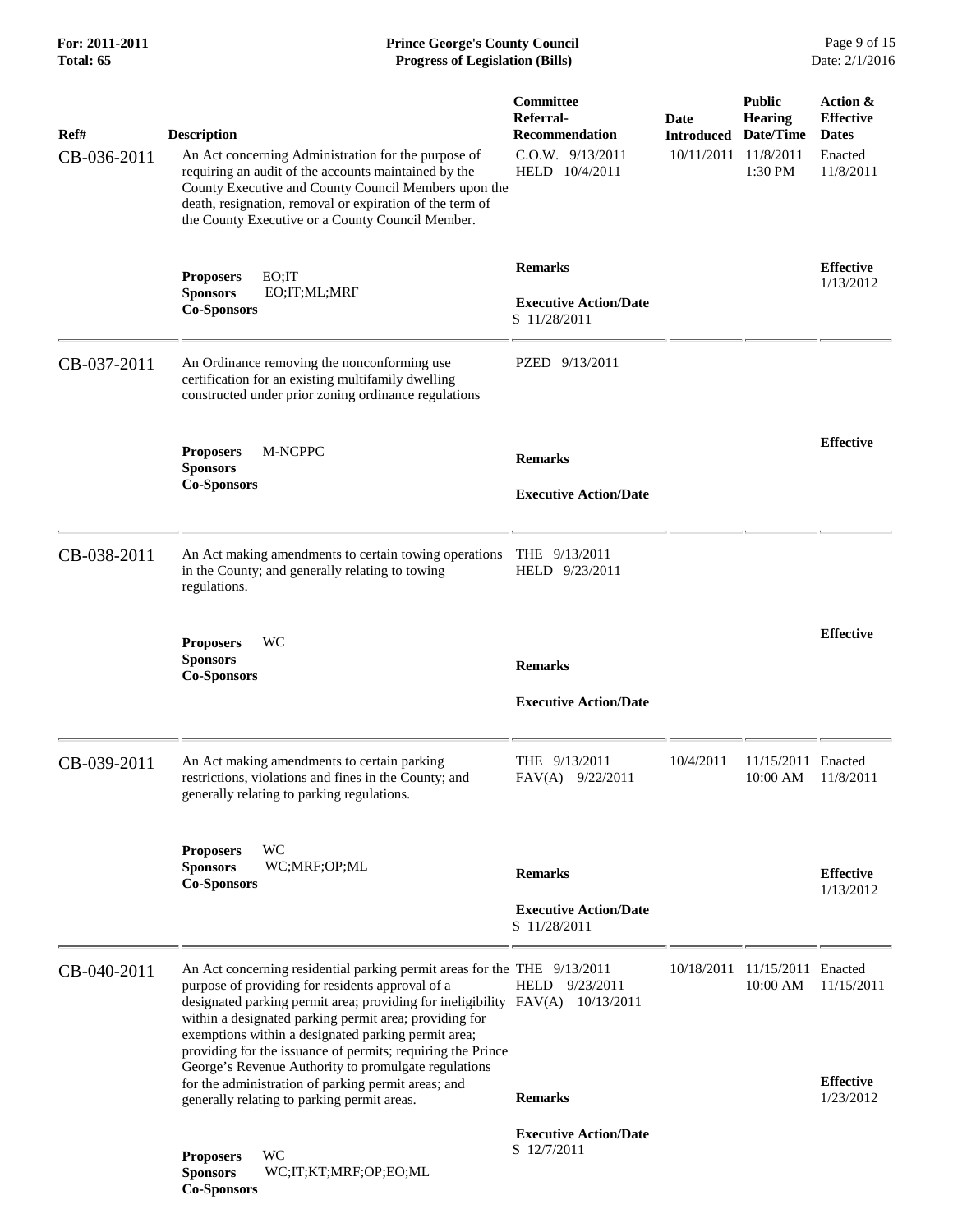| For: 2011-2011<br>Total: 65 | <b>Prince George's County Council</b><br><b>Progress of Legislation (Bills)</b>                                                                                                                                                                                                                                                                                                                                                        |                                             |                                     |                                   | Page 10 of 15<br>Date: 2/1/2016              |
|-----------------------------|----------------------------------------------------------------------------------------------------------------------------------------------------------------------------------------------------------------------------------------------------------------------------------------------------------------------------------------------------------------------------------------------------------------------------------------|---------------------------------------------|-------------------------------------|-----------------------------------|----------------------------------------------|
| Ref#                        | <b>Description</b>                                                                                                                                                                                                                                                                                                                                                                                                                     | Committee<br>Referral-<br>Recommendation    | Date<br><b>Introduced Date/Time</b> | <b>Public</b><br><b>Hearing</b>   | Action &<br><b>Effective</b><br><b>Dates</b> |
| CB-041-2011                 | An Ordinance requiring the Planning Board to refer<br>Conceptual Site Plan, Detailed Site Plan, Comprehensive<br>Design Plan, Specific Design Plan, and Master Plan<br>proposals to the Prince George's County Health<br>Department for a health impact assessment review<br>identifying the health impacts or implications of proposed                                                                                                | PZED 9/20/2011<br>$FAV(A)$ 10/11/2011       | 10/18/2011                          | 11/15/2011<br>10:00 AM            | Enacted<br>11/15/2011                        |
|                             | development on the community, and establishing referral<br>requirements for Specific Design Plan applications.                                                                                                                                                                                                                                                                                                                         | <b>Remarks</b>                              |                                     |                                   | <b>Effective</b><br>1/3/2012                 |
|                             |                                                                                                                                                                                                                                                                                                                                                                                                                                        | <b>Executive Action/Date</b>                |                                     |                                   |                                              |
|                             | IT<br><b>Proposers</b><br><b>Sponsors</b><br>IT;KT;OP;ML<br><b>Co-Sponsors</b>                                                                                                                                                                                                                                                                                                                                                         |                                             |                                     |                                   |                                              |
| CB-042-2011                 | An Act establishing the homestead property tax credit for PSFM 9/20/2011<br>the County property tax for the taxable year beginning<br>July 1, 2012, as required by State Law                                                                                                                                                                                                                                                           | 10/5/2011<br>FAV.                           | 10/11/2011 11/8/2011                | 1:30 PM                           | Enacted<br>11/8/2011                         |
|                             | <b>Proposers</b><br>CO. EXEC.<br><b>Sponsors</b><br>IT<br><b>Co-Sponsors</b>                                                                                                                                                                                                                                                                                                                                                           | <b>Remarks</b>                              |                                     |                                   | <b>Effective</b><br>12/27/2011               |
|                             |                                                                                                                                                                                                                                                                                                                                                                                                                                        | <b>Executive Action/Date</b><br>S 11/9/2011 |                                     |                                   |                                              |
| CB-043-2011                 | An Act amending provisions of the County Code to allow PSFM 9/27/2011<br>issuance of minority business enterprise certifications to<br>entities at least fifty-one percent (51%) owned by<br>minority individuals; add Native Americans to the<br>definition of minority individuals; refine the definitions<br>of certain groups identified in the definition of minority<br>individuals; and generally relating to certifications of | FAV 10/5/2011                               | 10/18/2011                          | 11/15/2011 Enacted<br>10:00 AM    | 11/15/2011                                   |
|                             | minority business enterprises                                                                                                                                                                                                                                                                                                                                                                                                          | <b>Remarks</b>                              |                                     |                                   | <b>Effective</b><br>1/23/2012                |
|                             | CO. EXEC.<br><b>Proposers</b><br><b>Sponsors</b><br>IT;MRF;KT;OP;EO;WC<br><b>Co-Sponsors</b>                                                                                                                                                                                                                                                                                                                                           | <b>Executive Action/Date</b><br>S 12/7/2011 |                                     |                                   |                                              |
| CB-044-2011                 | An Act for the purpose of amending the Code of Ethics in C.O.W. 9/27/2011<br>order to comply with State law                                                                                                                                                                                                                                                                                                                            | NR(A) 10/18/2011                            |                                     | 10/18/2011 11/15/2011<br>10:00 AM |                                              |
|                             | CO. EXEC.<br><b>Proposers</b><br><b>Sponsors</b><br>IT                                                                                                                                                                                                                                                                                                                                                                                 |                                             |                                     |                                   | <b>Effective</b>                             |
|                             | <b>Co-Sponsors</b>                                                                                                                                                                                                                                                                                                                                                                                                                     | <b>Remarks</b>                              |                                     |                                   |                                              |
|                             |                                                                                                                                                                                                                                                                                                                                                                                                                                        | <b>Executive Action/Date</b>                |                                     |                                   |                                              |
|                             |                                                                                                                                                                                                                                                                                                                                                                                                                                        |                                             |                                     |                                   |                                              |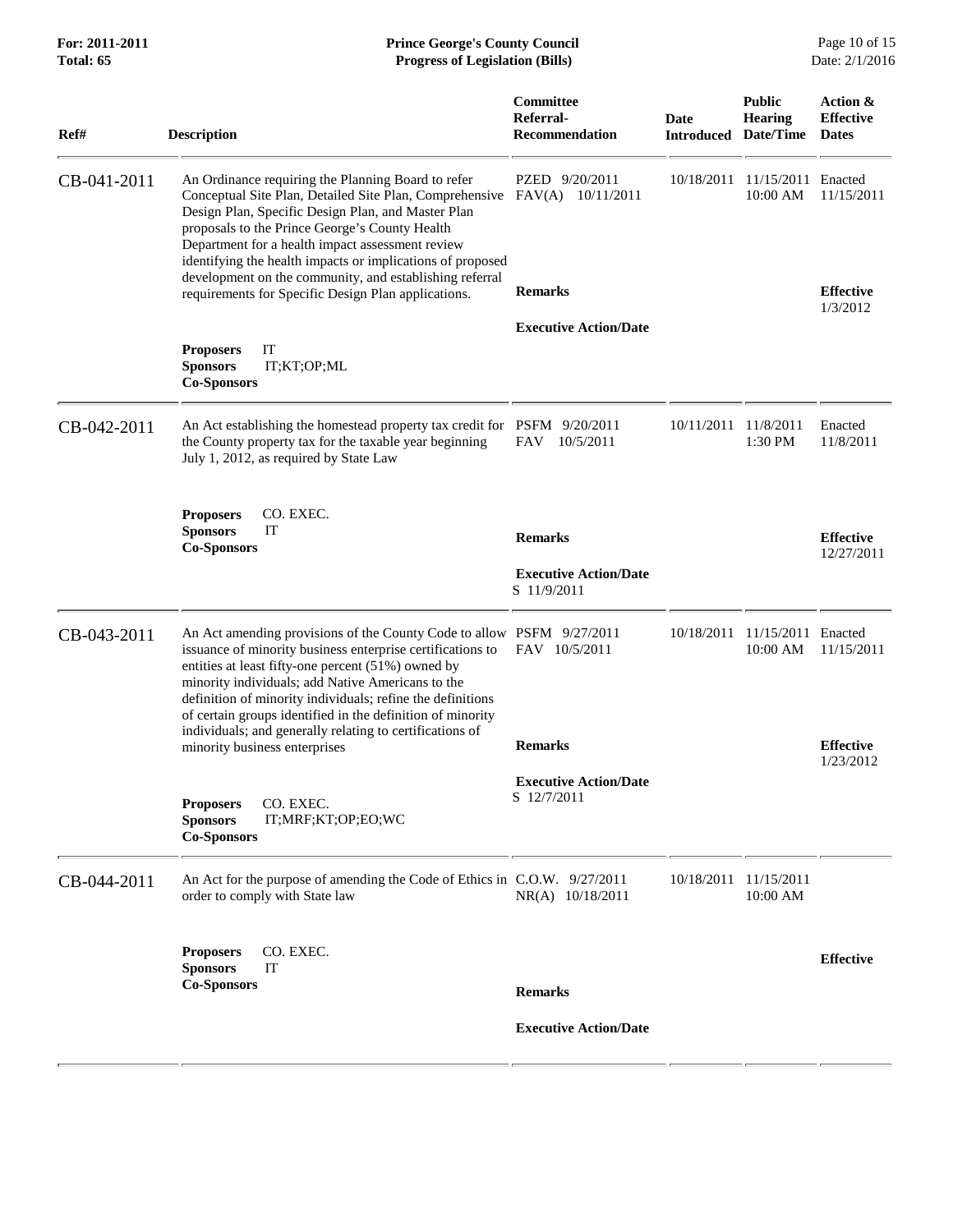| For: 2011-2011<br>Total: 65 | <b>Prince George's County Council</b><br><b>Progress of Legislation (Bills)</b>                                                                                                                                                                                                                                                                                                                                                                                                                                                                                                                         |                                                                                                  |                                     | Page 11 of 15<br>Date: 2/1/2016           |                                              |
|-----------------------------|---------------------------------------------------------------------------------------------------------------------------------------------------------------------------------------------------------------------------------------------------------------------------------------------------------------------------------------------------------------------------------------------------------------------------------------------------------------------------------------------------------------------------------------------------------------------------------------------------------|--------------------------------------------------------------------------------------------------|-------------------------------------|-------------------------------------------|----------------------------------------------|
| Ref#<br>CB-045-2011         | <b>Description</b><br>Executive Order No. 41 - 2011 (Reorganization Proposal) PSFM 9/27/2011<br>relating to the Fire Commission                                                                                                                                                                                                                                                                                                                                                                                                                                                                         | Committee<br>Referral-<br><b>Recommendation</b>                                                  | Date<br><b>Introduced Date/Time</b> | <b>Public</b><br><b>Hearing</b>           | Action &<br><b>Effective</b><br><b>Dates</b> |
|                             | CO. EXEC.<br><b>Proposers</b><br><b>Sponsors</b><br><b>Co-Sponsors</b>                                                                                                                                                                                                                                                                                                                                                                                                                                                                                                                                  | <b>Remarks</b><br><b>WITHDRAWN BY</b><br><b>COUNTY EXECUTIVE</b><br><b>Executive Action/Date</b> |                                     |                                           | <b>Effective</b>                             |
| CB-046-2011                 | Executive Order No. 42-2011 (Reorganizational<br>Proposal) Consolidation of Human Relations Commission HELD 10/4/2011                                                                                                                                                                                                                                                                                                                                                                                                                                                                                   | $C.0.W.$ 9/27/2011<br>NR 10/18/2011                                                              |                                     |                                           | Approved<br>11/8/2011                        |
|                             | CO. EXEC.<br><b>Proposers</b><br><b>Sponsors</b><br><b>Co-Sponsors</b>                                                                                                                                                                                                                                                                                                                                                                                                                                                                                                                                  | <b>Remarks</b><br><b>Executive Action/Date</b>                                                   |                                     |                                           | <b>Effective</b><br>11/8/2011                |
| CB-047-2011                 | An Act amending the provisions of the County Code<br>relating to the Executive Director, staff, and budget of the HELD 10/4/2011<br>Human Relations Commission                                                                                                                                                                                                                                                                                                                                                                                                                                          | C.O.W. 9/27/2011<br>NR 10/18/2011                                                                | 10/18/2011                          | 11/8/2011<br>10:00 AM                     | Enacted<br>11/8/2011                         |
|                             | CO. EXEC.<br><b>Proposers</b><br><b>Sponsors</b><br>IT<br><b>Co-Sponsors</b>                                                                                                                                                                                                                                                                                                                                                                                                                                                                                                                            | <b>Remarks</b><br><b>Executive Action/Date</b><br>S 11/28/2011                                   |                                     |                                           | <b>Effective</b><br>1/13/2012                |
| CB-048-2011                 | An Act concerning Intradepartmental Transfer of<br>Appropriations and Supplementary Appropriations for the FAV 10/5/2011<br>purpose of transferring General Fund Non-Departmental<br>appropriations from Contingency to Grants and Transfer<br>Payments in order to provide funds for a transfer to the<br>Special Revenue Fund for Economic Development<br>Incentive; declaring additional revenue; and appropriating<br>to the Internal Service Fund and Special Revenue Fund to Remarks<br>provide funds for costs that were not anticipated and<br>included in the Approved Fiscal Year 2012 Budget | PSFM 9/27/2011<br><b>Executive Action/Date</b><br>S 12/7/2011                                    |                                     | 10/18/2011 11/15/2011 Enacted<br>10:00 AM | 11/15/2011<br><b>Effective</b><br>1/23/2012  |
|                             | CO. EXEC.<br><b>Proposers</b><br><b>Sponsors</b><br>IT;MRF;KT;WC<br><b>Co-Sponsors</b>                                                                                                                                                                                                                                                                                                                                                                                                                                                                                                                  |                                                                                                  |                                     |                                           |                                              |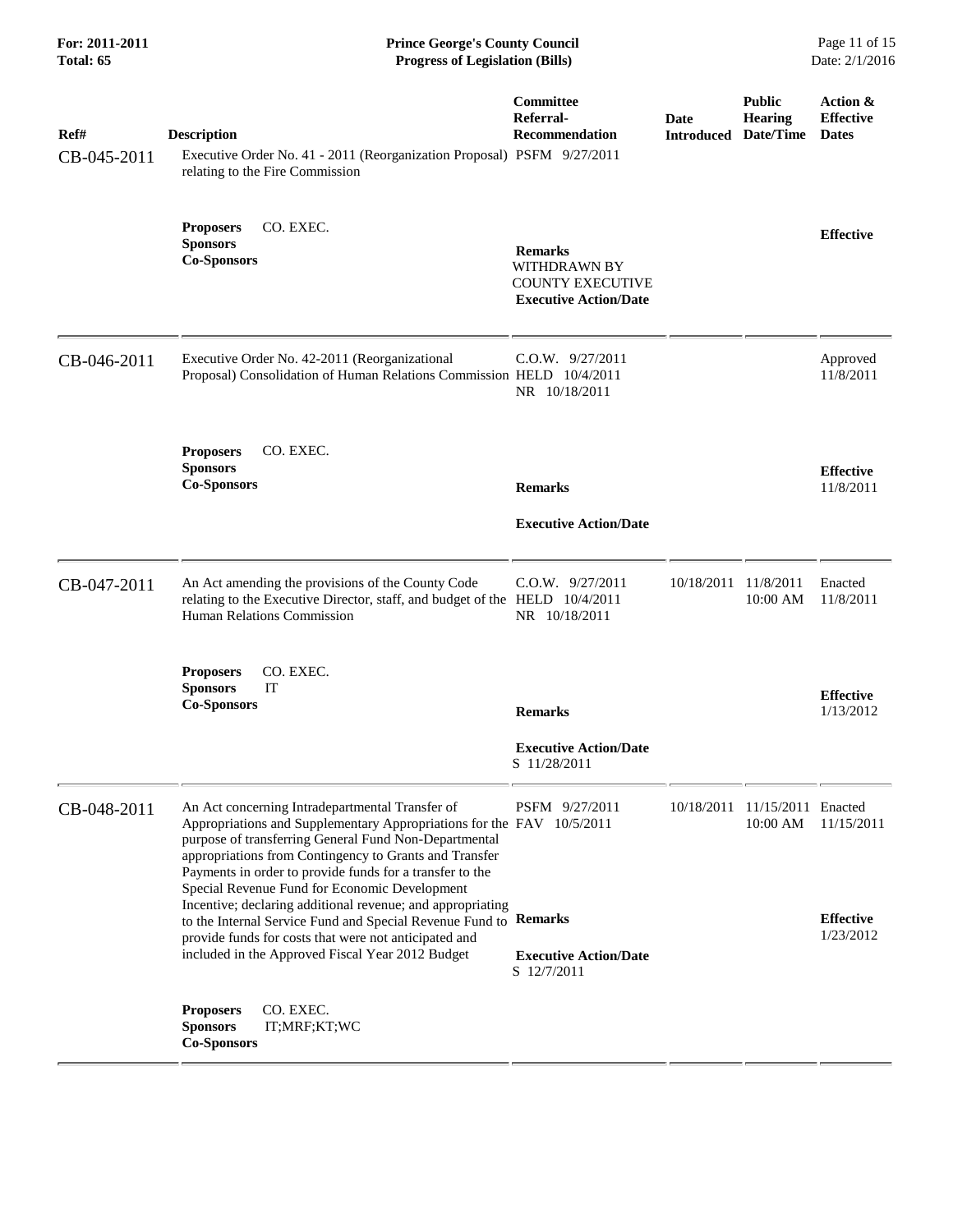| For: 2011-2011<br>Total: 65 | <b>Prince George's County Council</b><br><b>Progress of Legislation (Bills)</b>                                                                                                                                                                                   |                                                                             |                                     |                                                                      | Page 12 of 15<br>Date: 2/1/2016                                      |  |
|-----------------------------|-------------------------------------------------------------------------------------------------------------------------------------------------------------------------------------------------------------------------------------------------------------------|-----------------------------------------------------------------------------|-------------------------------------|----------------------------------------------------------------------|----------------------------------------------------------------------|--|
| Ref#<br>CB-049-2011         | <b>Description</b><br>An Ordinance prohibiting video lottery facilities in Prince PZED 9/27/2011<br>George's County                                                                                                                                               | <b>Committee</b><br>Referral-<br><b>Recommendation</b><br>FAV(A) 10/11/2011 | Date<br><b>Introduced Date/Time</b> | <b>Public</b><br><b>Hearing</b><br>10/18/2011 11/15/2011<br>10:00 AM | Action &<br><b>Effective</b><br><b>Dates</b><br>Tabled<br>11/15/2011 |  |
|                             | EO;WC;AH<br><b>Proposers</b><br>EO;WC;AH;ML<br><b>Sponsors</b><br><b>Co-Sponsors</b>                                                                                                                                                                              | <b>Remarks</b><br><b>Executive Action/Date</b>                              |                                     |                                                                      | <b>Effective</b>                                                     |  |
| CB-050-2011                 | An Act for the purpose of eliminating the exemption for<br>facilities located on State-owned property from inspection FAV(A) 10/6/2011<br>from the Prince George's County Health Department.                                                                      | HEHS 9/27/2011                                                              | 10/11/2011 11/8/2011                | 1:30 PM                                                              | Enacted<br>11/8/2011                                                 |  |
|                             | <b>OP</b><br><b>Proposers</b><br><b>Sponsors</b><br>OP;MRF;KT;AH<br><b>Co-Sponsors</b>                                                                                                                                                                            | <b>Remarks</b><br><b>Executive Action/Date</b><br>S 11/28/2011              |                                     |                                                                      | <b>Effective</b><br>1/13/2012                                        |  |
| CB-051-2011                 | An Ordinance concerning Car Sharing - Mixed Used and PZED 9/27/2011<br>Overlay Zones - Parking Incentives for the purpose of<br>providing incentives for car sharing facilities in the Mixed<br>Use, Transit District, and Development District Overlay<br>Zones. | $FAV(A)$ 10/11/2011                                                         |                                     | 10/18/2011 11/15/2011 Enacted<br>10:00 AM                            | 11/15/2011                                                           |  |
|                             | <b>Proposers</b><br>EO;MRF;WC<br>EO;WC;MRF;IT;ML<br><b>Sponsors</b><br><b>Co-Sponsors</b>                                                                                                                                                                         | <b>Remarks</b><br><b>Executive Action/Date</b>                              |                                     |                                                                      | <b>Effective</b><br>1/3/2012                                         |  |
| CB-052-2011                 | An Ordinance providing a right of appeal to the District<br>Council for certain applications in the Mixed-Use Town<br>Center (M-U-TC) Zone.                                                                                                                       | PZED 9/27/2011                                                              |                                     |                                                                      |                                                                      |  |
|                             | EO<br><b>Proposers</b><br><b>Sponsors</b><br><b>Co-Sponsors</b>                                                                                                                                                                                                   | <b>Remarks</b><br><b>Executive Action/Date</b>                              |                                     |                                                                      | <b>Effective</b>                                                     |  |
| CB-053-2011                 | An Ordinance concerning the Transit District Overlay<br>Zone for the purpose of amending the regulations for the<br>Transit District Overlay Zone to include adequate public<br>facilities review under certain circumstances                                     | PZED 9/27/2011<br>FAV(A) 10/11/2011                                         |                                     | 10/18/2011 11/15/2011 Enacted<br>10:00 AM                            | 11/15/2011                                                           |  |
|                             | <b>Proposers</b><br>EO<br><b>Sponsors</b><br>EO; IT; ML<br><b>Co-Sponsors</b>                                                                                                                                                                                     | <b>Remarks</b><br><b>Executive Action/Date</b>                              |                                     |                                                                      | <b>Effective</b><br>1/3/2012                                         |  |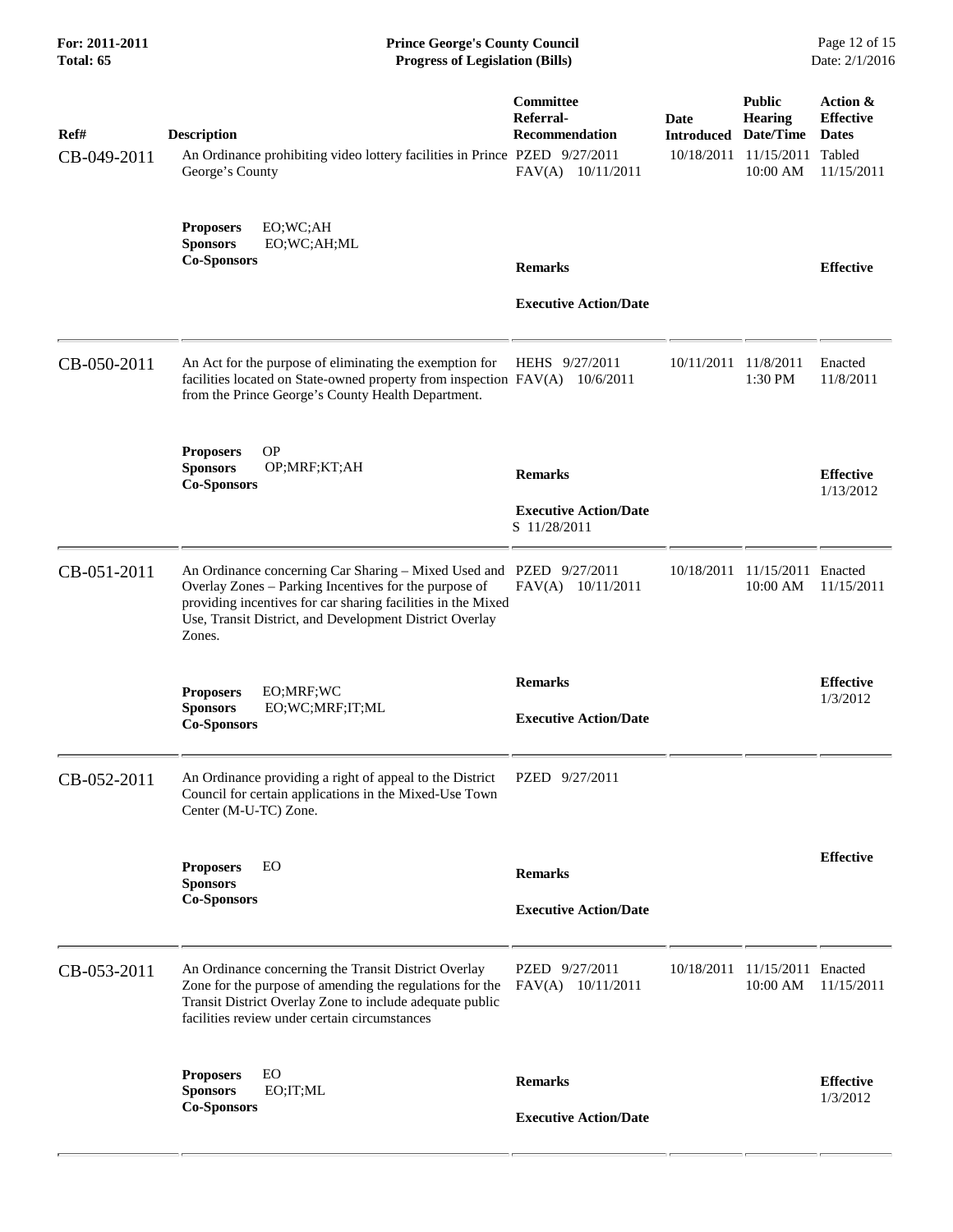| Ref#        | <b>Description</b>                                                                                                                                                                                                                                                                                                                                                                      | Committee<br>Referral-<br>Recommendation                                | Date<br><b>Introduced Date/Time</b> | <b>Public</b><br><b>Hearing</b>           | Action &<br><b>Effective</b><br><b>Dates</b> |
|-------------|-----------------------------------------------------------------------------------------------------------------------------------------------------------------------------------------------------------------------------------------------------------------------------------------------------------------------------------------------------------------------------------------|-------------------------------------------------------------------------|-------------------------------------|-------------------------------------------|----------------------------------------------|
| CB-054-2011 | An Act concerning Amendment of Section 305, Charter<br>of Prince George's County for the purpose of proposing<br>an amendment to Section 305 of the Charter of Prince<br>George's County to expand representation on the Prince<br>George's Redistricting Commission under certain<br>circumstances.                                                                                    | C.O.W. 9/27/2011<br>HELD 10/11/2011                                     |                                     |                                           | <b>Effective</b>                             |
|             | EO<br><b>Proposers</b><br><b>Sponsors</b><br><b>Co-Sponsors</b>                                                                                                                                                                                                                                                                                                                         | <b>Remarks</b><br>Subject to referendum<br><b>Executive Action/Date</b> |                                     |                                           |                                              |
| CB-055-2011 | An Ordinance allowing nursing or care homes in the R-80 PZED 9/27/2011<br>Zone under certain circumstances                                                                                                                                                                                                                                                                              | 10/5/2011<br><b>FAV</b>                                                 |                                     | 10/18/2011 11/15/2011 Enacted<br>10:00 AM | 11/15/2011                                   |
|             | <b>Proposers</b><br>EO.<br>EO<br><b>Sponsors</b><br><b>Co-Sponsors</b>                                                                                                                                                                                                                                                                                                                  | <b>Remarks</b><br><b>Executive Action/Date</b>                          |                                     |                                           | <b>Effective</b><br>1/3/2012                 |
| CB-056-2011 | An Ordinance amending the definitions, and amending<br>the requirements, for certain commercial or industrial<br>uses in Commercial and Industrial Zones.                                                                                                                                                                                                                               | PZED 9/27/2011<br>FAV(A) 10/5/2011                                      | 10/18/2011                          | 11/15/2011 Enacted<br>10:00 AM            | 11/15/2011                                   |
|             | <b>Proposers</b><br>EO<br><b>Sponsors</b><br>EO;IT;KT;ML;WC;OP;MRF<br><b>Co-Sponsors</b>                                                                                                                                                                                                                                                                                                | <b>Remarks</b><br><b>Executive Action/Date</b>                          |                                     |                                           | <b>Effective</b><br>1/3/2012                 |
| CB-057-2011 | AN ACT concerning code enforcement and penalties for THE 9/27/2011<br>the purpose of making amendments to certain code<br>enforcement provisions related to violations, fines and<br>appeals in the County; and generally relating to code<br>enforcement.                                                                                                                              | 10/13/2011<br>FAV(A)                                                    |                                     | 10/18/2011 11/15/2011 Enacted<br>10:00 AM | 11/15/2011                                   |
|             | ML<br><b>Proposers</b><br><b>Sponsors</b><br>ML;IT;MRF;KT;OP;EO<br><b>Co-Sponsors</b>                                                                                                                                                                                                                                                                                                   | <b>Remarks</b><br><b>Executive Action/Date</b><br>S 12/7/2011           |                                     |                                           | <b>Effective</b><br>1/23/2012                |
| CB-058-2011 | An Act concerning vacant residential and commercial<br>property maintenance for the purpose of amending<br>registration requirements; providing maintenance<br>standards for residential and commercial property subject<br>to foreclosure; providing for enforcement by the<br>Department of Environmental Resources; and generally<br>relating to maintenance of foreclosed property. | THE $9/27/2011$<br>FAV(A) 10/13/2011                                    | 10/18/2011                          | 11/15/2011<br>10:00 AM                    | Enacted<br>11/15/2011                        |
|             | <b>Proposers</b><br><b>OP</b><br><b>Sponsors</b><br>OP;MRF;KT;AH;EO;ML;WC<br><b>Co-Sponsors</b>                                                                                                                                                                                                                                                                                         | <b>Remarks</b><br><b>Executive Action/Date</b><br>S 12/7/2011           |                                     |                                           | <b>Effective</b><br>1/23/2012                |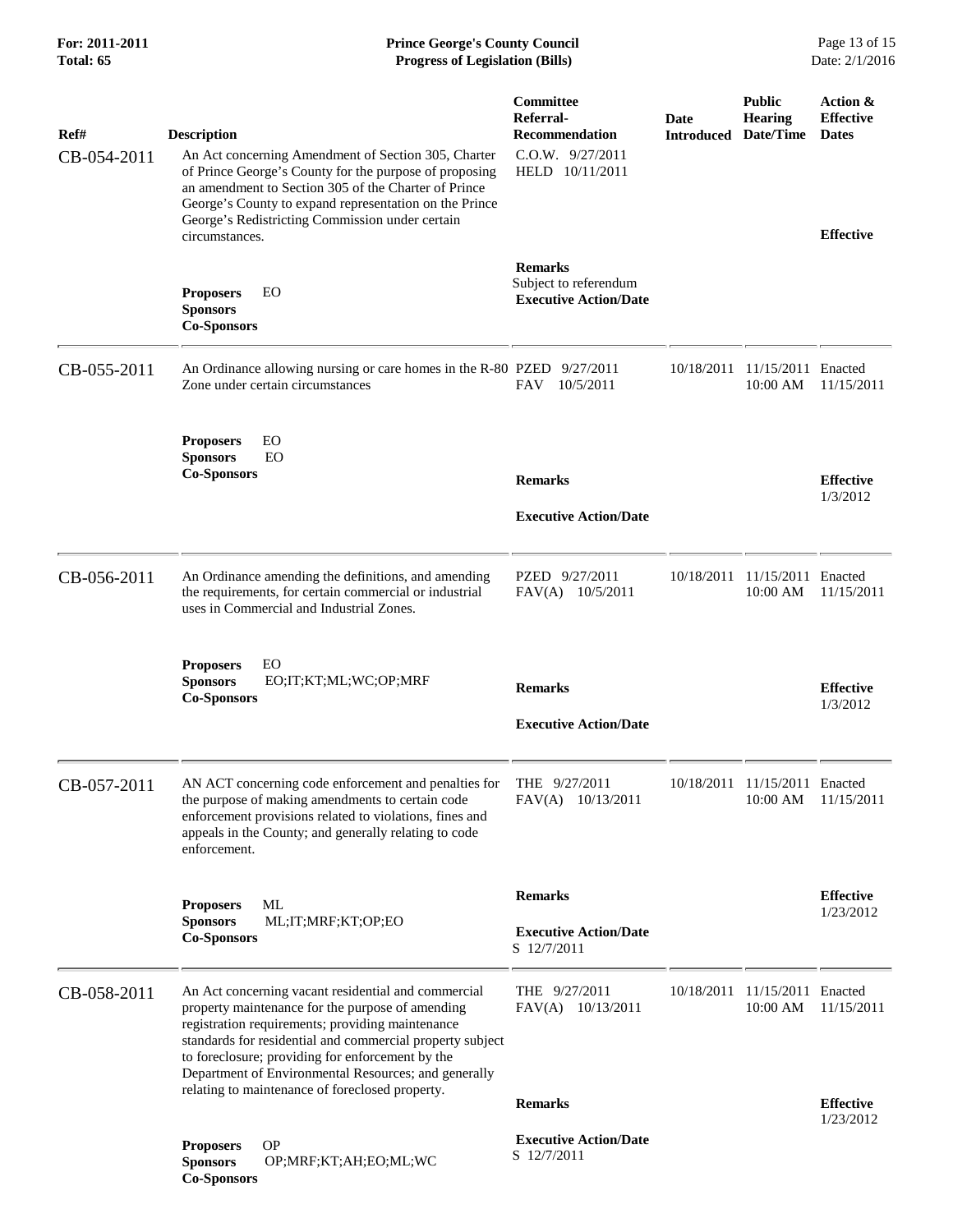| Ref#        | <b>Description</b>                                                                                                                                                                                                                                                                                                       | <b>Committee</b><br>Referral-<br>Recommendation                                                  | Date<br><b>Introduced</b> | <b>Public</b><br><b>Hearing</b><br>Date/Time | Action &<br><b>Effective</b><br><b>Dates</b> |
|-------------|--------------------------------------------------------------------------------------------------------------------------------------------------------------------------------------------------------------------------------------------------------------------------------------------------------------------------|--------------------------------------------------------------------------------------------------|---------------------------|----------------------------------------------|----------------------------------------------|
| CB-059-2011 | <b>ASSIGNED</b>                                                                                                                                                                                                                                                                                                          |                                                                                                  |                           |                                              |                                              |
|             | <b>Proposers</b><br>N/A<br><b>Sponsors</b><br><b>Co-Sponsors</b>                                                                                                                                                                                                                                                         | <b>Remarks</b><br><b>Executive Action/Date</b>                                                   |                           |                                              | <b>Effective</b>                             |
| CB-060-2011 | An Act for the purpose of amending the method of<br>appointment for members of the Fire Commission;<br>expanding the duties and responsibilities of the Fire<br>Commission; amending the composition and function of<br>the Volunteer Fire Service Qualifications Review Board;<br>and generally relating to fire safety | PSFM 9/27/2011<br>NR 10/12/2011                                                                  | 10/18/2011                |                                              | Tabled<br>10/18/2011                         |
|             | CO. EXEC.<br><b>Proposers</b><br><b>Sponsors</b><br><b>Co-Sponsors</b>                                                                                                                                                                                                                                                   | <b>Remarks</b><br><b>WITHDRAWN BY</b><br><b>COUNTY EXECUTIVE</b><br><b>Executive Action/Date</b> |                           |                                              | <b>Effective</b>                             |
| CB-061-2011 | An Act concerning Prostitution Free Zones for the<br>purpose of establishing Prostitution Free Zones and<br>enforcement provisions.                                                                                                                                                                                      | PSFM 9/27/2011<br>FAV(A) 10/5/2011                                                               | 10/18/2011                | 11/15/2011 Enacted<br>10:00 AM               | 11/15/2011                                   |
|             | AH<br><b>Proposers</b><br><b>Sponsors</b><br>AH;MRF;IT;OP;EO;ML;WC<br><b>Co-Sponsors</b>                                                                                                                                                                                                                                 | <b>Remarks</b><br><b>Executive Action/Date</b><br>S 12/7/2011                                    |                           |                                              | <b>Effective</b><br>1/23/2012                |
| CB-062-2011 | An Ordinance amending the maximum permitted gross<br>floor area for Department or Variety Stores                                                                                                                                                                                                                         | PZED 9/27/2011<br>FAV 10/11/2011                                                                 |                           | 10/18/2011 11/15/2011 Tabled                 | 10:00 AM 11/15/2011                          |
|             | OP;MRF;ML;EO<br><b>Proposers</b><br><b>Sponsors</b><br>OP;MRF;ML;EO<br><b>Co-Sponsors</b>                                                                                                                                                                                                                                | <b>Remarks</b><br><b>Executive Action/Date</b>                                                   |                           |                                              | <b>Effective</b>                             |
| CB-063-2011 | An Ordinance concerning zoning code enforcement and<br>penalties for the purpose of making amendments to<br>certain zoning code enforcement provisions related to<br>violations, fines and appeals in the County; and generally<br>relating to zoning code enforcement.                                                  | PZED 9/27/2011<br>FAV(A) 10/11/2011                                                              | 10/18/2011                | 11/15/2011 Enacted<br>10:00 AM               | 11/15/2011                                   |
|             | ML<br><b>Proposers</b><br><b>Sponsors</b><br>ML;IT;MRF;KT;OP;EO<br><b>Co-Sponsors</b>                                                                                                                                                                                                                                    | <b>Remarks</b><br><b>Executive Action/Date</b>                                                   |                           |                                              | <b>Effective</b><br>1/3/2012                 |